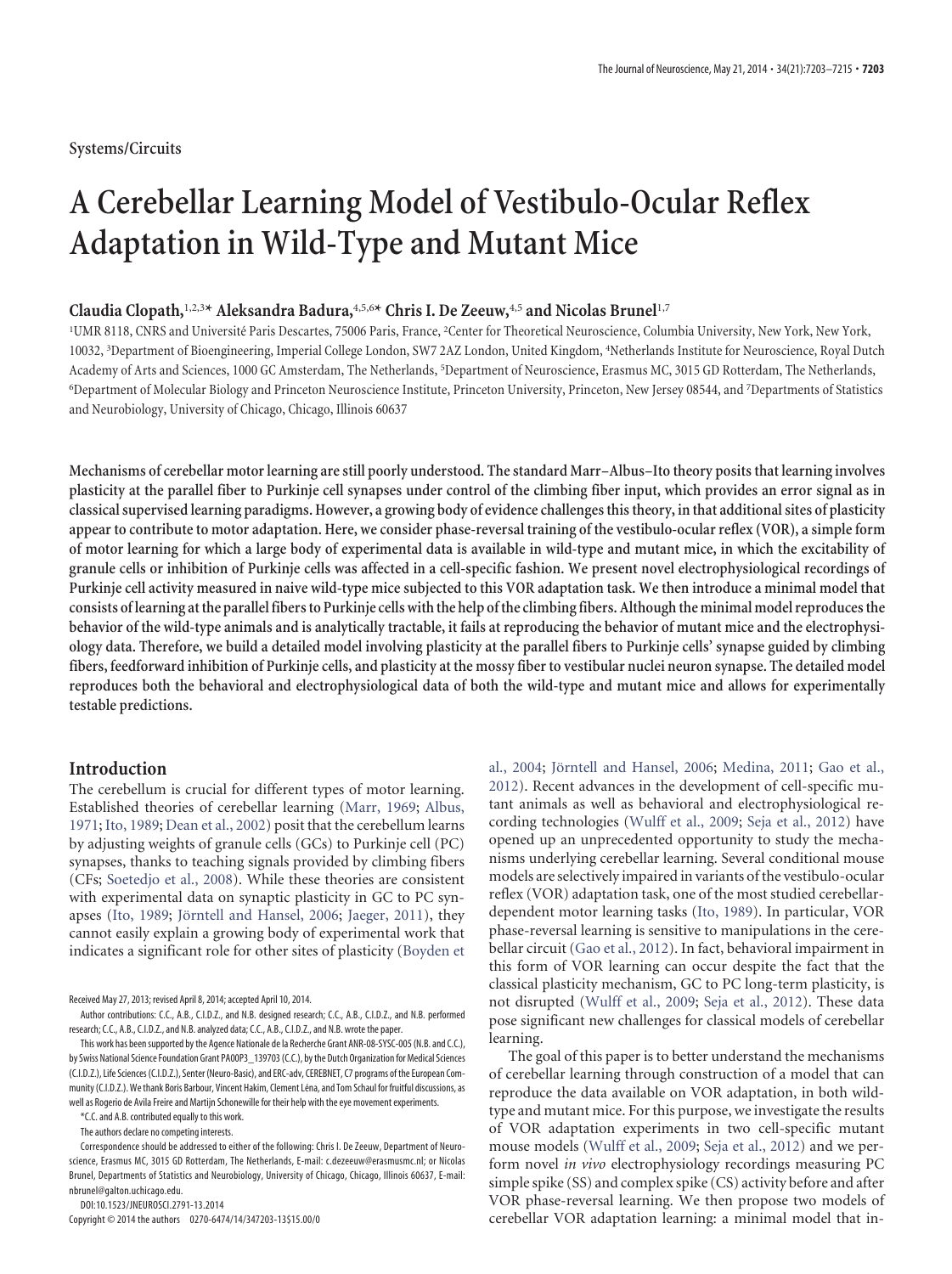volves only cerebellar cortex as a site of plasticity (specifically the GC to PC synapse under the control of the CF) and a detailed model that incorporates some of the additional main cell types involved in the learning task. This latter model includes the following: the GCs, which in the flocculus receive vestibular information from the mossy fibers (MFs), the input of the cerebellar cortex; the PCs and molecular layer interneurons (INs), which both receive input from the GCs and the CFs; and an excitatory and an inhibitory cell population in the medial vestibular nuclei (MVN), receiving inputs from MFs and PCs, and controlling eye movements. In addition, the detailed model includes two sites of plasticity: the classical GC to PC contacts (GC–PC synapses) and the MF to MVN synapses. We provide a mechanistic understanding as to how the system learns VOR adaptation under normal conditions, and how the system is impaired in cell-specific mutant mice, in which the inhibition onto PCs is selectively suppressed [\(Wulff et al., 2009\)](#page-12-0), or the excitability of GCs is increased [\(Seja et al., 2012;](#page-11-9) see Materials and Methods for extended description of mouse lines used in those studies). Finally, we show that our model is consistent with our *in vivo* electrophysiological recordings from PCs before and after the training.

## **Materials and Methods**

In this section, we first present the methodology for the PCs electrophysiological recordings as well as the eye movement measurements of wildtype and mutant mice undergoing phase-reversal training. We then present a minimal model that only considers learning at the GC–PC synapses and neglects INs. This minimal model is faithful at reproducing the behavior of the wild-type and has the advantage of being simple enough to treat it analytically. It, however, fails to describe the electrophysiological data and the behavior of the mutant mice. We therefore present a detailed model that includes INs and learning at the MF to MVN synapses. This detailed model qualitatively captures all experimental data shown in this paper, allowing a mechanistic understanding, and making experimentally testable predictions.

## *Mouse lines*

All experiments involving transgenic and wild-type mice were approved in advance by the local animal welfare committee (Erasmus MC, Rotterdam, The Netherlands) in accordance with Dutch and European legislation and guidelines (2010/63/EU).

*C57BL/6 mice (wild-type).* The C57BL/6 adult, male mice were used for *in vivo* electrophysiology and eye movement experiments. Naive mice  $(n = 8)$  were directly used for *in vivo* electrophysiology experiments aimed at measuring PC activity during the VOR in untrained animals. Another group of C57BL/6 male mice  $(n = 6)$  were first subjected to eye movement measurements, in particular the reversal training (described below), and subsequently used for the *in vivo* measurements to assess the learning-induced changes in the patterns of PC activity.

 $PC$ - $\Delta\gamma$ 2 *mice*. The  $\gamma$ 2I77lox mice were generated by flanking exon 4 of the GABAA receptor  $\gamma$ 2-subunit gene with loxP sites. Homozygous  $\gamma$ 2I77lox mice were crossed with mice heterozygous for  $\gamma$ 2I77lox and hemizygous for an L7Cre transgene. Littermates of the following genotypes were used:  $\gamma$ 2I77lox/ $\gamma$ 2I77lox/L7Cre (PC- $\Delta \gamma$ 2; *n* = 9) and  $\gamma$ I77lox/ $\gamma$ I77lox (controls;  $n = 10$ ). Only adult males were used for the eye movement recordings [\(Wulff et al., 2009\)](#page-12-0). The  $\gamma$ 2-subunit is required to target the receptors to the postsynaptic membrane [\(Schweizer et al.,](#page-11-10) [2003\)](#page-11-10). Thus, the PC-specific ablation of the  $\gamma$ 2-subunit of the GABAA receptor results in a loss of synaptic GABAA receptors, effectively removing the inhibition of molecular layer INs on PCs, which is normally mediated by that pathway.

*GC-KCC2.* The GC-specific deletion of the potassium chloride cotransporter was achieved by crossing the Kcc2lox/lox mice [created by using a partial genomic clone of murine Kcc2 gene (Slc12a5), which was isolated from a 129/Sv mouse genomic library in  $\lambda$  FixII (Stratagene) and an insertion of a loxP site into intron 5, and a neomycin resistance (NEO) cassette flanked by loxP sites into intron 1; after electroporation into R1

ES cells, the NEO cassette was removed from correctly targeted clones by transfection with a plasmid-expressing Cre recombinase] with  $\Delta \alpha$ 6::Cre mice. Animals were kept on a mixed genetic background and littermates were used as controls. Only adult males were used for the eye movement recordings [\(Seja et al., 2012\)](#page-11-9). The deletion of the KCC2 cotransporter from the GCs surprisingly did not abolish a slight depolarization of those cells in response to GABA. Thorough studies showed that the GCs respond to the loss of the KCC2 with an increase in excitability. The constitutive depolarization upon KCC2 disruption makes GCs more excitable by lowering the spiking threshold, and possibly additionally by<br>partially releasing the Mg<sup>2+</sup> block of their NMDA receptors, which leads to the potentiation of intrinsic excitability of GCs. Conversely, the NMDA receptors are implicated in the induction of presynaptic longterm potentiation at the MF to GC synapse [\(D'Angelo et al., 1999\)](#page-11-11). Thus, multiple sites of plasticity at the GC level are probably affected in GC- KCC2 mice and, as a consequence, their GCs are more excitable and produce additional spikes causing motor learning deficits [\(Seja et al.,](#page-11-9) [2012\)](#page-11-9).

#### In vivo *electrophysiology*

Fourteen Male C57BL/6 (wild-type) mice (8 –24 weeks old) were surgically prepared under general anesthesia with isoflurane/ $O<sub>2</sub>$ . A pedestal with two nuts was attached to the frontal and parietal bones using Optibond (Kerr) and Charisma (Heraeus Kulzer). After that procedure the occipital bones were exposed and a craniotomy was made in the left occipital bone. An acrylic cement chamber was built around the craniotomy and the chamber was sealed with bone wax. The temperature of the animal and the depth of the anesthesia were constantly monitored, and if necessary, the mice received analgesic treatment after the surgery (temgesic/buprenophine 0.015 mg/kg, s.c.). After 2 d ofrecovery mice were head fixed in a restrainer fixed onto a turntable (diameter 60 cm) surrounded by a random-dotted cylindrical screen (diameter 63 cm). Borosilicate glass electrodes (2 m tip) filled with 2 M NaCl solution were lowered into the flocculus of the cerebellum. PC extracellular signals were identified by their complex-spike responses. Single-unit activity was confirmed by a pause in simple-spike firing following each CS (CF pause; [De Zeeuw et](#page-11-12) [al., 1995\)](#page-11-12). Cells were isolated according to their optimal responses to stimulation around the vertical axis (VA). A short optokinetic stimulus  $(<$  60 s) was used to confirm the classification of the selected PCs. Only cells that responded optimally to stimulation around the VA were used in this study. Afterward cells were recorded during vestibular stimulation at 0.6 Hz and amplitude of 5 degrees. Signals were filtered, amplified (CyberAmp 380, Molecular Devices), digitized (Power 1401; CED), and stored for off-line analysis. The signals from the floccular PCs were collected from the naive animals ( $n = 8$ ;  $n$  of PCs = 14) and from mice subjected to the phase-reversal learning paradigm ( $n = 6$ ,  $n$  of PCs = 12) described below. Since the mice used in the eye movement study already had a pedestal used for the head fixation, the surgery was restricted to placing the craniotomy in the occipital bone. It should be noted that, with the exception of the exposure to short optokinetic stimulation, the animals subjected to the eye movement training were kept in the dark during the experiments to prevent loss of the acquired phase adaptation. Moreover, during the relocation to and from the operating room, where the craniotomy was made, mice were anesthetized in the dark and their eyes covered with a thick layer of Duratears (before the transition). The naive animals received one training session (1 h in the restrainer) before experiments to habituate to the experimental settings, but since the trained animals were accustomed to the setup they were used directly for electrophysiology without additional habituation. After the experiments the animals were killed by cervical dislocation under isoflurane anesthesia.

#### *Eye movement recordings*

Mice (8 –24 weeks old) were surgically prepared under general isoflurane anesthesia by mounting a pedestal as described above. All mice used in the behavioral studies were males. Three different strains of mice were subjected to the eye movement experiments (see above, Mouse lines). After 2 d of recovery mice were placed in a restrainer with the pedestal fixed to a metal bar. The restrainer was fixed onto the turntable, which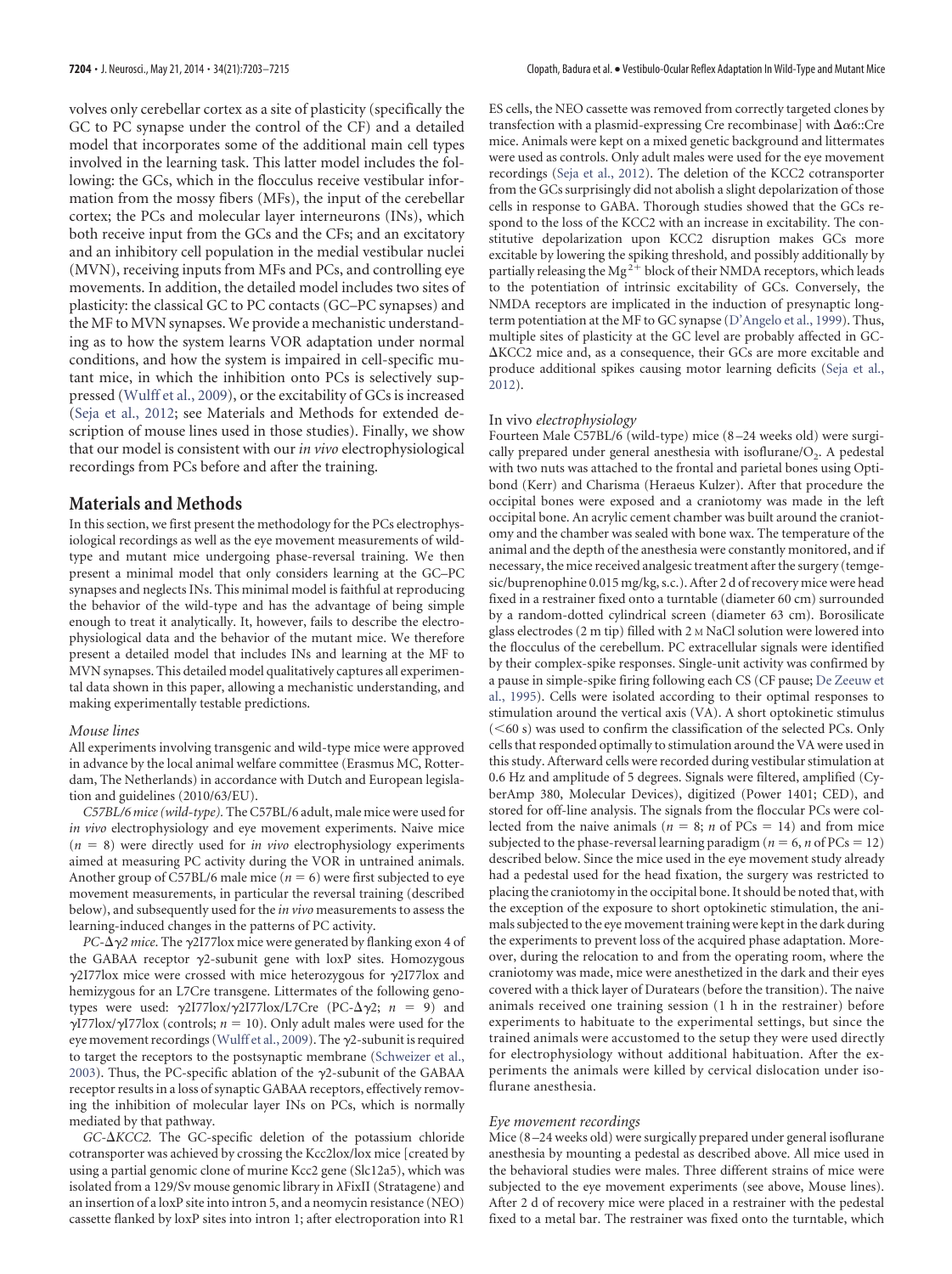was surrounded by a cylindrical screen (diameter 63 cm) with a randomdotted pattern surrounding the turntable (diameter 60 cm). Before experiments the animals received one training session (1 h in the restrainer) to habituate to the experimental settings. Eye movements [opto-kineticreflex (OKR) and visual VOR in the light (V)VOR] were evoked by rotating the screen and/or turntable at different frequencies (Ac servomotors; Harmonic Drive). The positions of table and drum were recorded by potentiometers and stored for off-line analysis. Eye movements were recorded, as previously described [\(Stahl et al., 2000;](#page-11-13) [van](#page-12-1) [Alphen et al., 2001\)](#page-12-1), using an infrared CCD camera fixed to the turntable (240 Hz; ISCAN). Two table-fixed infrared emitters (maximum output 600 mW, dispersion angle 7°, peak wavelength 880 nm) illuminated the eye during the recording, and a third emitter was aligned horizontally with the camera's optical axis so as to produce a corneal reflection. The eye movement calibrations were computed as previously described [\(van](#page-12-1) [Alphen et al., 2001\)](#page-12-1), and subsequently the mice were submitted to baseline measurements and training sessions for 5 consecutive days. Phase reversal of the eye movement during the VOR was achieved by applying an in-phase stimulation on day 1, which was aimed at reducing the gain of the eye movements by subjecting the mice to  $5 \times 10$  min periods of sinusoidal in-phase drum and table rotation at 0.6 Hz (both with an amplitude of 5°), and subsequently reversing the phase on days 2, 3, 4, and 5 by subjecting the animals to  $5 \times 10$  min periods of sinusoidal in-phase drum and table rotation at 0.6 Hz, but with drum amplitudes of 7.5° (days 2) and 10° (days 3, 4, and 5), while the amplitude of the turntable remained 5°. The animals were kept in the dark in between all recording days. After the experiments the animals were killed by cervical dislocation under isoflurane anesthesia with the exception of those that were used for the electrophysiological recordings. Gain and phase values of the eye movements were measured in the dark and were calculated off-line using custom-made MATLAB routines (The MathWorks; [Goos](#page-11-14)[sens et al., 2004;](#page-11-14) [Hoebeek et al., 2005\)](#page-11-15).

#### *Minimal model*

*Definition of the minimal model.* In the minimal model, the MF activity *M*(*t*) encodes the head movement that follows the turntable [\(Lis](#page-11-16)[berger and Fuchs, 1978;](#page-11-16) [Arenz et al., 2008\)](#page-10-1), which moves sinusoidally in time,

$$
M(t) = \cos(t). \tag{1}
$$

This is a simplification [\(Gerrits et al., 1989;](#page-11-17) [Cheron et al., 1996\)](#page-11-18). The GCs are assumed to respond to MF inputs with phase shifts that are uniformly distributed [\(Barmack and Yakhnitsa, 2008\)](#page-10-2). The activity of GCs with phase shift *x*, *G*(*x*, *t*) are, therefore,

$$
G(x,t) = \cos(t - x),\tag{2}
$$

with *x* uniformly distributed between 0 and  $2\pi$ . The PC activity  $P(t)$  is modeled as the weighted sum of the GC activities *G*(*x*),

$$
P(t) = \int \frac{dx}{2\pi} w_{PG}(x) G(x, t), \qquad (3)
$$

where  $w_{PG}(x)$  denotes the synaptic weights from a GC with a phase shift *x* to PCs. The MVN cells receive synaptic excitation from MFs and inhibition from PCs, and their activity  $V(t)$  is simply

$$
V(t) = M(t) - P(t). \tag{4}
$$

The eye movement is taken to be proportional to  $(-V)$ .

In VOR adaptation experiments, the eyes have to follow a visual target to minimize the retinal slip. We therefore define a target MVN activity  $V_{t}$ , which has a target gain  $g_t$  and a target phase shift  $\phi_p$  i.e.,

$$
V_t(t) = g_t \cos(t + \phi_t). \tag{5}
$$

The standard VOR experiment correspond to  $g_t = 1$ ,  $\phi_t = 0$ . In standard VOR adaptation experiments,  $g_t$  is set to a value which is  $\neq 1$ . Typical values are  $g_t = 2$  (gain increase, i.e., target moving in the opposite direction as the turntable),  $g_t = 0$  (gain decrease, i.e., target moving together

with the turntable), or  $g_t = -1$  (or equivalently  $g_t = 1$ ,  $\phi_t = \pi$ , i.e., target moving in the same direction but faster than the turntable) [\(Fig. 1](#page-4-0)*B*).

In the minimal model, GC to PC synapses are plastic. Their efficacy  $w_{PG}(x)$  follows the simple first-order differential equation,

$$
\tau_{PG} \dot{w}_{PG}(x) = \big[ V(t-\delta) - V_t(t-\delta) \big] G(x,t), \tag{6}
$$

where  $\tau_{PG}$  is the learning time constant,  $V(t - \delta) - V_t(t - \delta)$  is the "error signal" and  $\delta$  is the delay in the error. The delay time can be interpreted as the sum of the feedback time and the potential phase shift of the MVNs [\(De Zeeuw et al., 1995\)](#page-11-12). The parameter  $\tau_{PG}$  controls the speed of learning and is set to 15 min to reach a gain decrease of about 0.5 in the first training session. Note that in the absence of delay, this rule would minimize the error via gradient descent. It is in qualitative agreement with experimental data on plasticity at GC to PC synapses [\(Ito, 1989;](#page-11-1) Jörntell [and Hansel, 2006;](#page-11-4) [Gao et al., 2012\)](#page-11-8), where CF and GC costimulation leads to depression, and GC stimulation alone leads to potentiation. Indeed, if  $C$  is written as a baseline  $\nu_{CF}$  plus the delayed error signal  $(Marr, 1969;$  [Albus, 1971;](#page-10-0) [Soetedjo et al., 2008\)](#page-11-3),  $C(t) = \nu_{CF} - V(t - \delta) +$  $V_t(t - \delta)$ , then the learning rule can be rewritten as  $\tau_{PG} \dot{w}_{PG}(x) = [v_{CF} - \delta]$  $C(t)$ ]  $G(x, t)$ .

*Dynamics of VOR adaptation in the minimal model.* To solve the dynamics analytically, we define

$$
w_c = \int \frac{dx}{2\pi} w_{PG}(x) \cos(x),
$$
  

$$
w_s = \int \frac{dx}{2\pi} w_{PG}(x) \sin(x).
$$
 (7)

Assuming that the timescales of the dynamics of the weights are much longer than the period of the oscillatory drive *T*,  $\tau_{PG} \gg T$ , the dynamics of the GC to PC weights can be expressed in terms of these two variables as follows:

$$
4\tau_{PG}\dot{w}_c = (1 - g_t \cos{(\phi_t)} - w_c) \cos{\delta} - (g_t \sin{(\phi_t)} - w_s) \sin{\delta},
$$
  

$$
4\tau_{PG}\dot{w}_s = (1 - g_t \cos{(\phi_t)} - w_c) \sin{\delta} + (g_t \sin{(\phi_t)} - w_s) \cos{\delta}.
$$

The gain  $g$  and phase shift  $\phi$  of the motor output are as follows:

$$
g = \sqrt{(1 - w_c)^2 + w_s^2},
$$
  
\n
$$
\phi = \arctan\left(\frac{w_s}{w_c - 1}\right).
$$
\n(9)

(8)

Then, on timescales  $\sim \tau_{PG}$ ,  $w_c$  and  $w_s$  converge toward their equilibrium values,  $w_c = 1 - g_t \cos(\phi_t)$ ,  $w_s = g_t \sin(\phi_t)$ . This convergence is described by the following equations:

$$
w_c = (1 - g_t \cos (\phi_t)) \left[ 1 - \exp \left( -\frac{t \cos \delta}{4 \tau_{PG}} \right) \cos \left( \frac{t \sin \delta}{4 \tau_{PG}} \right) \right]
$$

$$
- g_t \sin \phi_t \exp \left( -\frac{t \cos \delta}{4 \tau_{PG}} \right) \sin \left( \frac{t \sin \delta}{4 \tau_{PG}} \right), \quad (10)
$$

$$
w_s = g_t \sin \phi_t \left[ 1 - \exp \left( -\frac{t \cos \delta}{4 \tau_{PG}} \right) \cos \left( \frac{t \sin \delta}{4 \tau_{PG}} \right) \right]
$$
  
+ 
$$
(1 - g_t \cos (\phi_t)) \exp \left( -\frac{t \cos \delta}{4 \tau_{PG}} \right) \sin \left( \frac{t \sin \delta}{4 \tau_{PG}} \right).
$$
 (11)

In the case  $\phi_t = 0$ ,  $w_c$  goes to  $1 - g_t$ .

*Reproducing the Wulff* et al.*[, 2009](#page-12-0) protocol.* Equations 8 and 10 are solved for 200 min, which reproduces the phase-reversal training protocol [\(Wulff et al., 2009\)](#page-12-0). During the first 50 min, the target gain is set to  $g_t = 0$ . During the next 50 min the target gain is  $g_t = -0.5$ , and the last 100 min the target gain is set to  $g_t = -1$ . The dark times are not simulated. The learning rate  $\tau_{PG}$  is set to 15 min, to qualitatively match the learning speed of the animal.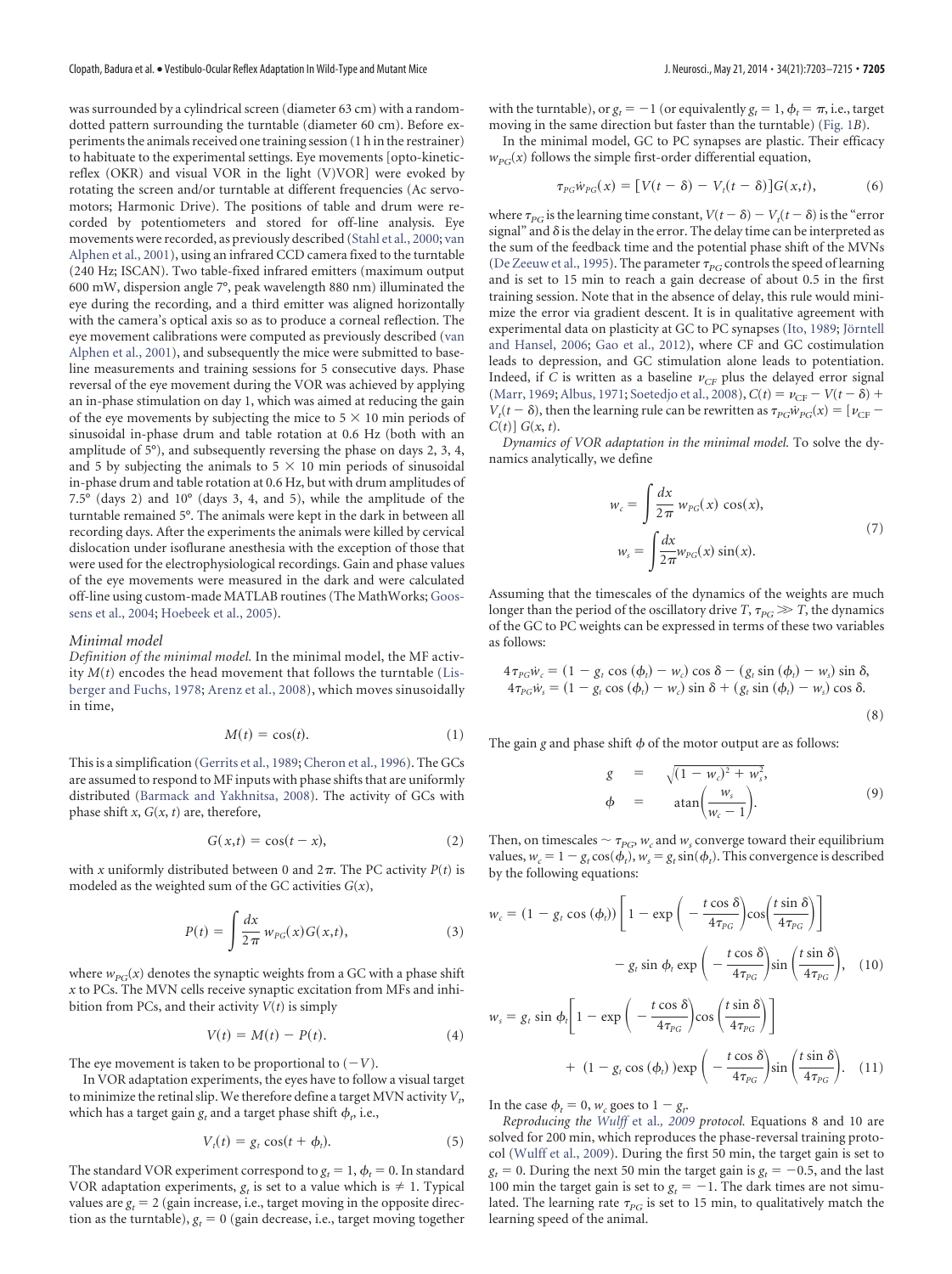#### *Detailed model*

*Dynamics of activity variables.* The MFs encode the head velocity [\(Arenz](#page-10-1) [et al., 2008\)](#page-10-1) according to the equation

$$
M(t) = M_1 \cos\left(\frac{2\pi t}{T} - \frac{\pi}{2}\right) + M_0,
$$
\n(12)

where  $M_1 = \frac{1}{4}$ ,  $M_0 = \frac{1}{4}$  and  $T = 1666$  ms is the period of the rotation of the turntable (0.6 Hz; [Fig. 1](#page-4-0)*A*).

The GC network is composed of  $N = 100$  GCs, whose activity is driven by the MFs, but with a different phase shift for each cell. We also performed simulations with a larger number of  $GCs$  ( $N = 1666$ ) with no noticeable difference. The distribution of phase shifts is such that there is a bias toward the phase of the MF inputs [\(Barmack and Yakhnitsa, 2008\)](#page-10-2). The activity of  $GC$  *i*,  $G_i(t)$  can be written as follows:

$$
G_i(t) = G_1 \cos\left(\frac{2\pi t}{T} - \phi_i\right) + G_0,
$$
\n(13)

for  $i = 1,..., N$ , where  $G_1 = 1$  (for the wild-type mice),  $G_0 = 1$  and

$$
\phi_i = \frac{2\pi}{N} i + \alpha \cos\left(\frac{2\pi}{N}i\right),\tag{14}
$$

where  $\alpha = 0.19$ .

The activity of the molecular interneuronal network is described by a single variable  $I(t)$ , which is proportional to the average activity in the GC network as follows:

$$
I(t) = \frac{w_{IG}}{N} \sum_{i} G_i(t) - I_0,
$$
 (15)

where  $I_0 = w_{IG}G_0 - 0.85$  is an inhibitory term and  $w_{IG} = 2.5$  measures the strength of the synaptic weight from GCs. As a result of this parameter choice, *I*(*t*) is more modulated in phase with ipsiversive head movements than GC activity. This assumption is critical to reproduce the modulation profile of SSs of the PCs shown in [Figure 2.](#page-5-0)

The activity of the PC network depends on both, direct excitation from GCs, and feedforward inhibition from INs, i.e.,

$$
P(t) = \frac{1}{N} \sum_{i} w_{PGi}(t) G_{i}(t) - w_{PI} I(t)
$$
 (16)

where  $w_{PGi}$  are the weights from GC  $G_i$  to PC and  $w_{PI} = 1$  (in the case of the wild-type) is the weight from IN to PC.

Note that in this model, for the sake of simplicity, PCs receive purely vestibular information. PCs do not receive any visual information, and thus the model cannot produce an OKR. Adding fixed visual inputs to PCs (proportional to a retinal slip) to account for an imperfect OKR leads to results similar to those shown in this paper (data not shown).

The activity in MVN is described by two variables,  $V_E$  and  $V_D$  representing the excitatory and inhibitory populations in that structure [\(Shin](#page-11-19) [et al., 2011\)](#page-11-19). Both variables depends on the excitatory input from MF and  $V<sub>E</sub>$  depends also on the inhibitory input from PC, i.e.,

$$
V_E(t) = 2 w_{VM}(t) (M(t) - M_0) - P(t) + V_{E0}, \qquad (17)
$$

$$
V_I(t) = M(t),\tag{18}
$$

where  $w_{VM}(t)$ , are the excitatory weights from MF to excitatory/inhibitory MVN populations, and  $V_{E0} = 2.25$ . The motor command is assumed to be proportional to the difference between  $V_E(t)$  and  $V_I(t)$ ,

$$
V(t) = V_E(t) - V_I(t),
$$
 (19)

since both excitatory and inhibitory neurons project to oculomotor motor neurons [\(Shin et al., 2011\)](#page-11-19).

The target motor command,  $V_p$ , i.e., command that would lead to an output with the target gain  $g_t$ , is defined as follows:

$$
g_t \ge 0
$$
:  $V_t(t) = g_t M_1 \cos \left( \frac{2\pi t}{T} - \frac{\pi}{2} \right) + V_{t0}$ , (20)

$$
g_t < 0: V_t(t) = |g_t| M_1 \cos\left(\frac{2\pi t}{T} + \frac{\pi}{2}\right) + V_{t0}, \tag{21}
$$

where  $V_{t0} = 1$ .

The CF activity  $C(t)$  is assumed to be weakly modulated by head movement in the dark [\(De Zeeuw et al., 1995\)](#page-11-12) and, when light is present, by contraversive retinal slip (the error signal),  $V(t - \delta) - V_t(t - \delta)$ , where  $\delta$  is the delay in this error signal.  $C(t)$  can be written as follows:

$$
C(t) = \nu_{CF} - L(V(t - \delta) - V_t(t - \delta)) - H(M(t) - M_0),
$$
\n(22)

where  $L = 1, 0$  in light/dark conditions,  $\nu_{CF}$  is the baseline firing rate of *C*, and  $H = 0.03$  is the modulation by head movement. The assumption that *C* is modulated in-phase with the head movement is important to reproduce the temporal modulation of CSs of the PCs shown in [Figure 2.](#page-5-0) Experimentally, it is extremely hard to directly assess whether the modulation of the CF comes from the eyes or from the head (one would have to find a way to acutely block the signals coming to the inferior olive from either the eye or the head exclusively during the dark periods to be certain of the origin of the CF signals, which to this date has not been achieved). However, CF is more likely to be attributed to the head modulation, since CSs change very little after learning [\(Fig. 2\)](#page-5-0), but the change of the eye movements is substantial.

*Dynamics of synaptic weights.* There are two learning sites, one at the GC to PC synapses and one at the MF to  $V_E$  synapses. The plasticity at the GC to PC synapse is described by the following expression,

$$
\dot{w}_{PGi}(t) = [\alpha_{PG}(\nu_{CF} - C(t)) + \sqrt{\alpha_{PG}}\sigma\xi(t)]G(t) + \alpha_d
$$
  

$$
(w_{PG}^{ini} - w_{PGi}(t)), \quad (23)
$$

where  $\xi$  is white noise with zero mean and unit variance density,  $\sigma$  = 0.02 is the amplitude of the noise, and  $\alpha_{\rm PG} = 3.5 \cdot 10^{\,-5}$  ms  $^{-1}$  is the learning rate. All synaptic weights have an upper bound at 2.85 and a lower bound at 0.85, consistent with experimental data on LTP/LTD, showing a limited range of synaptic efficacies [\(Le Guen and De Zeeuw, 2010;](#page-11-20) [van Beu](#page-12-2)[gen et al., 2013\)](#page-12-2). Finally, the weights slowly decay to their initial value  $\widetilde{w}_{PG}^{ini} = 1.85$  with a slow decay rate  $\alpha_d = 4.5 \cdot 10^{-6}$  ms<sup>-1</sup>. As already mentioned for the minimal model, the weight update is in good agreement with the plasticity seen experimentally at the GC to PC synapses, i.e., potentiation under GC stimulation and depression under CF and GC costimulation [\(Ito, 1989;](#page-11-1) Jörntell and Hansel, 2006; [Gao et al.,](#page-11-8) [2012\)](#page-11-8).

Note that the model can be set up such that the lower bound of GC to PC synaptic weights is at zero, so that a significant fraction of weights are zero, consistent with [Isope and Barbour \(2002\)](#page-11-21) and [Brunel et al. \(2004\).](#page-11-22) With this parameter choice, other parameters of the model have to be modified in order for the model to reproduce the data (see below).

The synaptic weight from MF to  $V_E$ ,  $w_{VM}$ , is decreased when MF and PC are coactive or co-inactive and increased if one of the two is active. This plasticity was observed experimentally in [Menzies et al. \(2010\).](#page-11-23) It can be written as follows:

$$
\dot{w}_{VM}(t) = \alpha_{VM}(M_0 - M(t))(P(t) - P_{ini}(t)),
$$
\n(24)

where  $\alpha_{VM}$  = 5.6  $\cdot$  10  $^{-6}$  ms  $^{-1}$  is the learning rate and  $P_{ini}(t)$  is  $P(t)$  before training. There is a hard lower bound at 0. The weight is initialized to  $w_{VM}^{ini}$ = 0.88 so that *V* produces a gain of 1. Indeed, since PC is initially modulated with the head movement already,  $w^{ini}_{VM}$  needs to be smaller than 1, to obtain a gain of 1. In the model, plasticity (Eqs. 23–24) is present all the time, irrespectively of whether it is dark or light.

*Detailed model adapted for the mutant mice.* In the case of the inhibitory knock-out model (PC- $\Delta \gamma$ 2; [Wulff et al., 2009\)](#page-12-0), we remove the inhibition onto PC and therefore set  $w_{PI} = 0$  [\(Fig. 1](#page-4-0)*A*). To have the same  $P_{ini}$ as the wild-type, we set  $w_{PG}^{ini} = 1$ , and for *V* to have an initial gain of 1, we set  $w_{VM}^{ini} = 1.19$ .

In the case of the GC mutant (GC-KCC2; [Seja et al., 2012\)](#page-11-9), we increase the excitability of GC and therefore set  $G_0 = 1.8$  [\(Fig. 1](#page-4-0)*A*). To have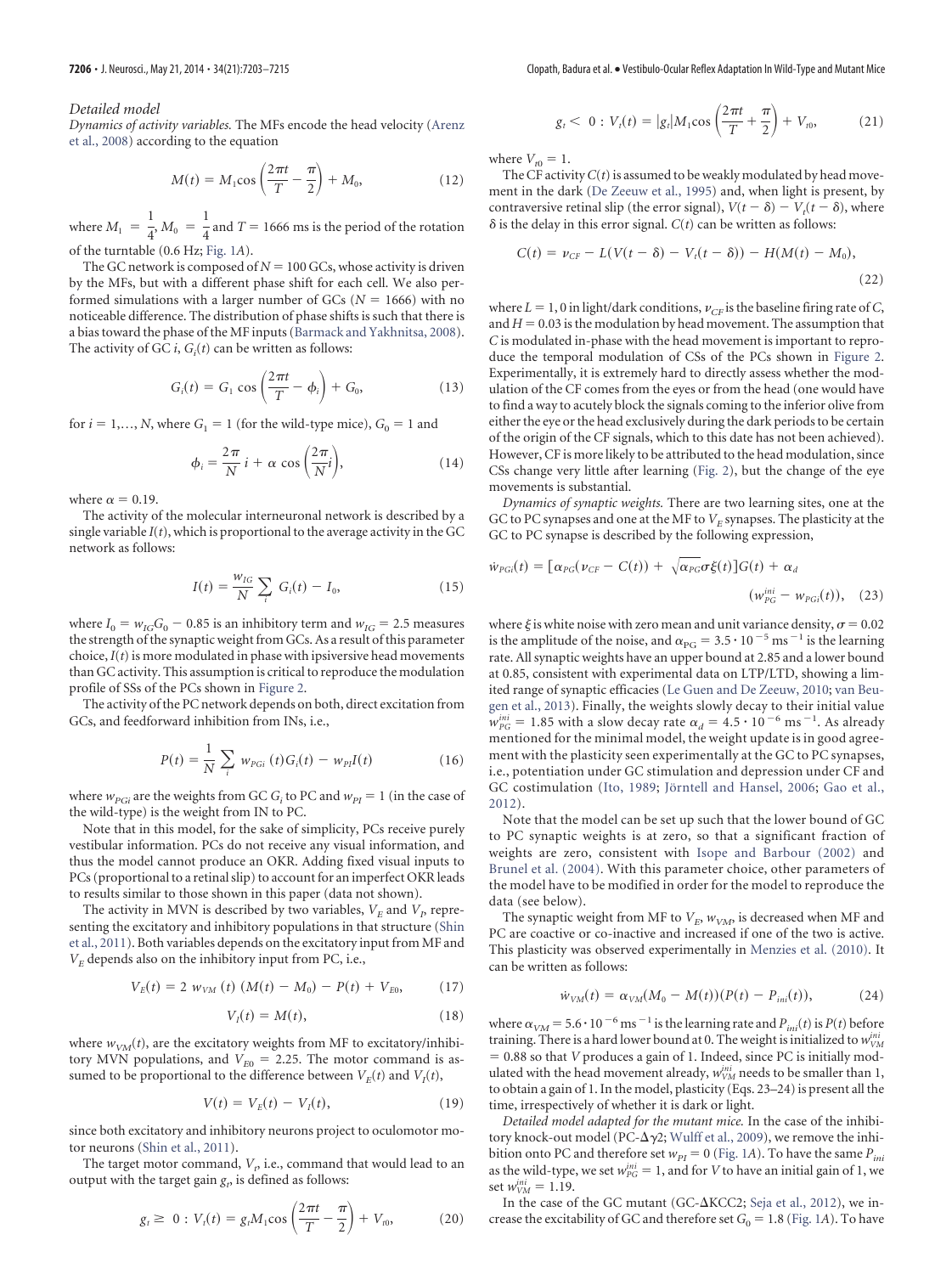

<span id="page-4-0"></span>**Figure 1.** *A*, VOR circuit. The MFs encode the head velocity. They project onto the GCs and to the MVN. The GCs project onto the PCs and onto the molecular INs, which in turn inhibit PCs. PCs receive excitatory inputs from CFs, which encode the error coming with a delay. Finally MVNs are inhibited by PCs and are responsible forthe eye movement. Inthe model, we considertwo plasticity sites: (1) the synaptic weights  $w_{PG}$  from GCs to PCs at which depression is induced by costimulation of GCs and CFs, whereas stimulation of GCs alone produces potentiation and (2) synaptic weights  $w_{VM}$  from MFs onto MVN where under MF and PC coactivation or co-inactivation depression is induced, whereas potentiation is due to sole activation of MF or PC. When the animal is placed on a turntable, MF is a cosine waveformsince it encodes the head velocity. GCs, INS, and CFs are modulated in-phase with the head movement, whereas the PC is modulated in anti-phase. Since MVN is also modulated in-phase, and is mainly inhibitory, the eye movement is the inverse of the head movement, producing the VOR. In the case of the inhibitory knock-out mice, PC- $\Delta\gamma$ 2, PCs do not receive inhibition, and in the case of the GC mutant, GC- $\Delta$ KCC2, GC excitability is increased. **B**, VOR learning task. The mice are placed on a turntable. If the visual field is fixed, the target gain  $g_t$  corresponds to 1. If the visual field turns with the table,  $g_t$   $=$  0, and if the visual field turns twice the distance as the turn table,  $g_t = -1$ , which corresponds to a phase-reversal learning.

the same  $P_{ini}$  as the wild-type, we set  $w_{PG}^{ini} = 1.85$ , and for *V* to have an initial gain of 1, we set  $w_{VM}^{ini} = 0.7$ .

*Simulation protocol of the detailed model and parameter setting.* The detailed model was used to reproduce the phase-reversal learning task [\(Wulff et al., 2009\)](#page-12-0) [\(Fig. 1](#page-4-0)*B*). The table rotates at 0.6 Hz. Before the learning protocol, an initialization phase is performed: the model is simulated for 50 cycles with a target gain of  $1, g_t = 1$ , followed by two nights in the dark, i.e., 2880 cycles. Then the phase-reversal learning task starts. For the first 50 cycles, the target gain is set to  $g_t = 0$  (day 1 training), then 1440 cycles with no retinal slip (corresponding to the first night), then 50 cycles at  $g_t = -0.5$  (day 2), then 1440 cycles without retinal slip (night 2), then 50 cycles at  $g_t = -1$  (day 3), then 1440 without retinal slip (night 3), then 50 cycles at  $g_t = -1$  (day 4), and then three times 1440 cycles without retinal slip (corresponding to 3 d where the animals are kept in the dark). In the numerical simulations, Equations 23–24 are integrated with a time step of  $dt = 1$  ms. Weight changes are updated in a batch manner at the end of every cycle.

The parameters are chosen according to the following procedure. First, since  $\alpha_{PG}$  controls the speed of learning, it is set so that the gain is decreased to about 0.5 during the first day of training. Second, the decay rate  $\alpha_d$  is chosen so that at the end of each night,  $w_{PG}$ , are back to baseline. Third, the learning rate  $\alpha_{VM}$  is chosen so that almost all the memory is transferred after every night, but not all, as seen experimentally in the wild-type. Finally, the noise  $\sigma = 0.02$  is set to reproduce the qualitative amount of forgetting of PC- $\Delta\gamma$ 2 during the first night. All the other parameters were kept fixed.

When the lower bound of  $GC \rightarrow PC$  weights is set at zero, other parameters of the model have to be changed for the model to reproduce the experimental data. Basically, the mean GC to PC weights need to be sufficiently close to the lower bound, once the inhibition onto PCs is removed (for PC- $\Delta \gamma$ 2) or once the GC excitability is increased (for GC- $\Delta$ Kcc2). Thus, in this case we increased inhibition (IN) in the wild-type case, and increased GC excitability in the GC- $\Delta$ Kcc2 case. Both effects lower the mean GC to PC weights in the case of the mutant mice, so that the weights hit the bound at zero during learning. The simulations with these parameters give similar results as shown in this paper, but develop silent (zero weight) synapses (data not shown).

The detailed model will be posted on ModelDB [\(https://senselab.med.yale.edu/modeldb\)](https://senselab.med.yale.edu/modeldb).

## **Results**

VOR learning is one of the most commonly used tasks to study cerebellar learning. It is a reflexive eye movement that stabilizes images on the retina during head movement by producing an eye movement in the opposite direction. With a stable visual surrounding in the light, the eye movement compensates the head movement (visually enhanced VOR  $gain = 1$ ). If the visual image is not still, for example, due to eye muscle weakness, the VOR is adapted. To study this effect in a controlled setting, mice are fixed to a turntable that rotates. Their visual field can also be rotated, leading to VOR adaptation [\(Fig. 1](#page-4-0)*B*). If the visual field rotates together with the turntable, the target VOR gain is 0. If the visual field rotates at double the speed of the turntable, the target VOR gain is  $-1$  (phase reversal, or eye movement in the opposite direction as in the normal situation).

In this paper, we first review already published experimental results of the VOR adaptation for three types of mice: wild-types and two cell-specific mutant

mice [\(Wulff et al., 2009;](#page-12-0) [Seja et al., 2012\)](#page-11-9). Additionally, for the wild-type mice, we present novel electrophysiological recordings of PCs, before and after learning. Based on both experimental and theoretical data we introduce a minimal model that accurately reflects the learning behavior. The minimal model is appealing in its analytical tractability, but it fails to reproduce electrophysiological data in wild-type mice, and behavioral data in the mutant mice. Therefore we extended the minimal model to a more detailed one that reproduces both behavioral and electrophysiological results. The detailed model makes a number of experimentally testable predictions that will be discussed below.

#### **Experimental results: behavior and electrophysiology**

On day 1, mice undergo a 50 min gain-decrease training, with target VOR gain of 0. In between the training sessions, the animals are kept in the dark. On day 2, the animals undergo another 50 min training with a target gain of  $g_t = -0.5$ . On days 3 and 4, there is a 50 min training with target gain  $g_t = -1$  (phase reversal). We show here behavioral data that have already been published [\(Wulff et al., 2009;](#page-12-0) [Seja et al., 2012\)](#page-11-9). We use wild-type mice and two mutant mouse lines. The inhibitory knock-out mouse  $(PC-\Delta\gamma2)$  is missing inhibition onto PC [\(Wulff et al., 2009,](#page-12-0) their Materials and Methods and Results). The GC mutant (GC-  $\Delta$ KCC2) has an increased GC excitability [\(Seja et al., 2012,](#page-11-9) their Materials and Methods and Results). The gain and the phase of the eye movement is measured in the dark, and is shown on [Figure 2](#page-5-0)*A* and *B*. For the wild-type, the gain decreases during the first day, and during the three following days the phase slowly reverses to 180 degrees. The gain increases again toward the end of training [\(Wulff et al., 2009\)](#page-12-0). In the light ((V)VOR), the animal has a gain of above 0.9, as seen in [Galliano et al. \(2013\), their](#page-11-24) Figure 4G; in [Wulff et al. \(2009\),](#page-12-0) their Fig. S5C; and in [Seja et al.](#page-11-9) [\(2012\),](#page-11-9) their Fig. 8C. The two mutant mice have similar qualita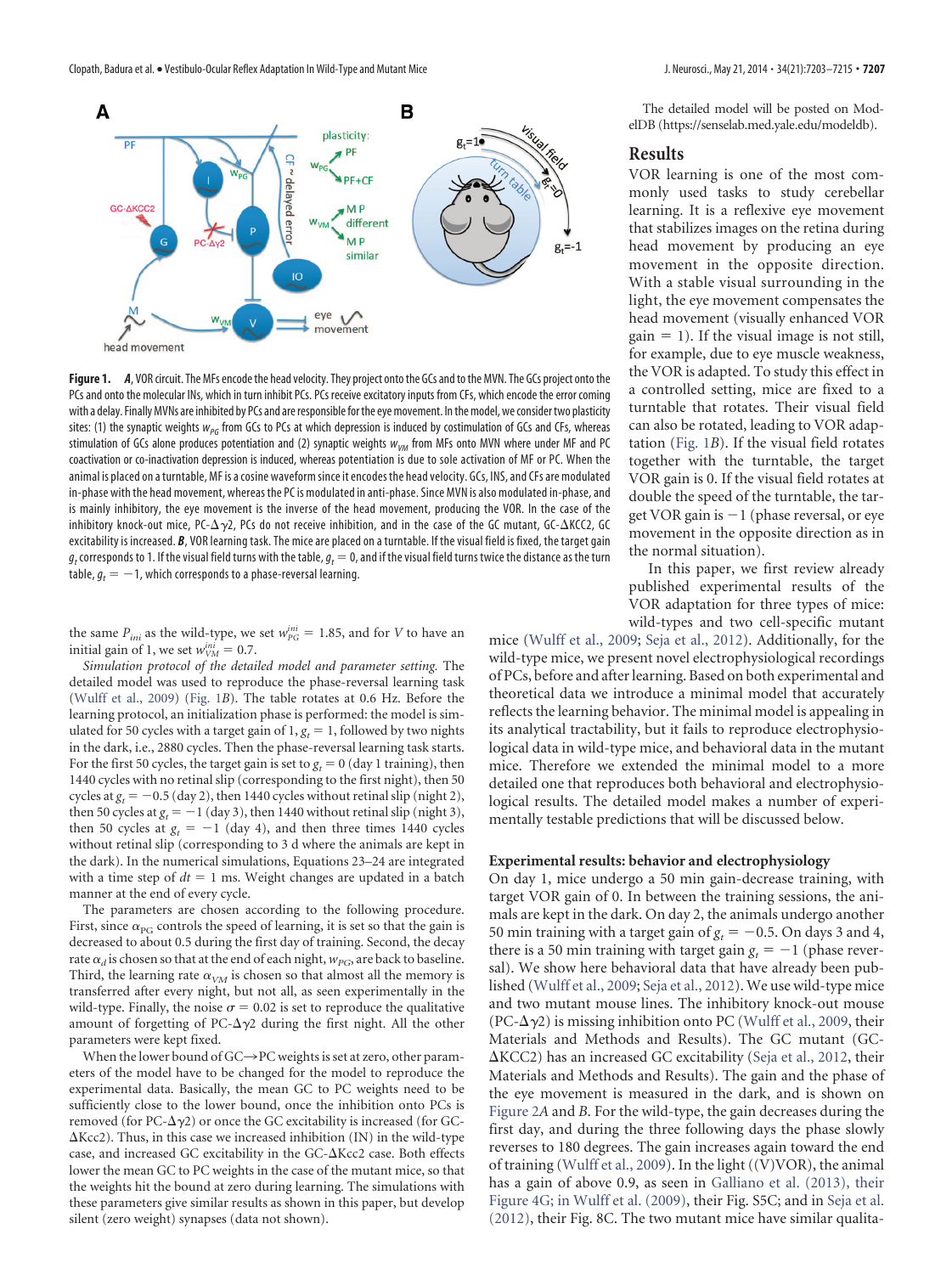tive behaviors during baseline motor performance and gain decrease learning, but they differ from wild-type mice in that (1) they forget their training during the first night and (2) they can never learn the phase-reversal training.

To understand better the role of PCs in VOR adaptation training, we performed electrophysiological recordings in the wild-type mice before and after the phasereversal training. We recorded SSs and CSs during the VOR in the dark [\(Fig.](#page-5-0) [2](#page-5-0)*C*,*D*). SSs are modulated in anti-phase compared with the head movement in naive animals ( $n = 8$ ,  $n$  of PC = 14), and this anti-phase modulation persists after phase-reversal ( $n = 6$ ;  $n$  of PC = 12) training. There is a slight, but significant, increase in the SS peak-to-peak modulation amplitude as well as in mean firing rate pointing toward the relevance of LTP [\(Gao et al., 2012\)](#page-11-8). CSs are modulated inphase with the head movement, and are also qualitatively similar before and after training. There is a slight decrease of the CS peak-to-peak modulation amplitude.

To better understand these experimental findings, we turned to a detailed investigation of models of the cerebellar circuits underlying VOR adaptation [\(Fig.](#page-4-0) [1](#page-4-0)*A*). We started with a minimal model that implements the standard Marr– Albus–Ito hypothesis [\(Marr, 1969;](#page-11-0) [Albus,](#page-10-0) [1971;](#page-10-0) [Fujita, 1982;](#page-11-25) [Ito, 1989;](#page-11-1) [Raymond](#page-11-26) [and Lisberger, 1998\)](#page-11-26). We showed that this

model allows us to reproduce the behavioral results in wild-type mice, but falls short in reproducing the electrophysiological data in wild-type mice, and the behavioral data in mutant animals. We therefore turned to a more detailed model that includes plasticity in the MVN, feedforward inhibition to PCs, and bounded synaptic weights. We find that this detailed model reproduces qualitatively all available behavioral and electrophysiological data.

### **Minimal model**

The minimal model consists of a simplified cerebellar circuit. The MF firing rates encode head velocity. They project both to the GCs and MVNs. GCs are modeled as cosine waveforms with the same period as the turntable, but different phases between 0 and  $2\pi$ . The PC activity is modeled as the weighted sum of GCs. The CFs, projecting onto the PC, encode the retinal slip, defined as the movement of the visual image. More precisely, the CF's activation encodes an error signal, namely the difference between the actual eye movement and the target eye movement. This error comes with a delay  $\delta$ . Finally, PC activity inhibits the MVN neurons.

The GC to PC synapses  $w_{PG}$  are plastic. They are potentiated when the presynaptic GC is active and CF is inactive, and depressed under CF and GC coactivation [\(Coesmans et al., 2004;](#page-11-27) [Belmeguenai et al., 2010\)](#page-10-3). This plasticity rule is designed to reduce the error signal in the absence of delay. It is in qualitative agreement with plasticity found experimentally at the GC to PC synapses (Jörntell and Hansel, 2006; [Gao et al., 2012\)](#page-11-8). A protocol



<span id="page-5-0"></span>**Figure 2.** Experimental results of the phase-reversal training. *A*, Gain as a function of training time (green, wild-type; blue, inhibitory knock-out PC- $\Delta\gamma$ 2, data redrawn from [Wulff et al., 2009;](#page-12-0) red, GC mutant GC- $\Delta$ KCC2, data redrawn from [Seja et al.,](#page-11-9) [2012\)](#page-11-9) of VORD (VOR in the dark; i.e., training is done in the light and eye measurement is done in the dark). The gain is relative to the initial gain. *B*, Phase as a function of training time of VORD. *C*, SS measurement during the VOR in the dark before training (black) and 3 d after training (gray). Outside the training periods the animals are kept in the dark. Left, SS peak-to-peak amplitude of the firing rate modulation. Middle, SS mean firing rate. Right, phase of the SS compared with the head movement velocity phase  $(*p < 0.05$  *t* test). **D**, Same as **C**, except for the CSs.

pairing CF and GC induces depression, whereas stimulating GC alone produces potentiation.

The model reproduces the wild-type mice behavior under VOR adaptation. As a simplifying assumption, we do not model the dark period in-between the training sessions. [Figure 3](#page-6-0)*A*shows the gain as a function of training time. As observed experimentally [\(Fig. 2](#page-5-0)*A*), the gain decreases to about 0.5 on day 1, and increases again toward the end of the training. [Figure 3](#page-6-0)*B* shows the phase evolution of the eye movement compared with the head movement. As shown analytically (see Materials and Methods, Minimal model), delay in the error transmitted by the CF, causes a smooth phase reversal from 0 to 180 deg. Without delay, the phase reversal is abrupt [\(Fig. 3](#page-6-0)*B*, blue line). The steepness of phase reversal directly reflects the delay in the error signal. A 100 ms delay matches the steepness seen experimentally, and happens to coincide with the expected time delay of the error feedback [\(Waespe and Henn, 1987;](#page-12-3) [Wetmore et al., 2014\)](#page-12-4). [Figure 3,](#page-6-0) *C* and *D*, shows a simulation of the same training protocol, but with different frequencies of the turntable. At the end of day 1, the gain increases with increasing frequency, as shown previously [\(Wulff et al., 2009,](#page-12-0) their Fig. 4C, top). The steepness increase depends on the delay, and again, a delay of 100 ms best reproduces the experimental results (0, 50, 100, and 200 ms were tried). [Fig. 3](#page-6-0)*D* shows that the phase before day 2 increases with increasing frequency, whereas the phase after day 2 decreases with increasing frequency. Again, these behaviors reproduce qualitatively experimental data [\(Wulff et al., 2009,](#page-12-0) their Fig. 4C, bottom).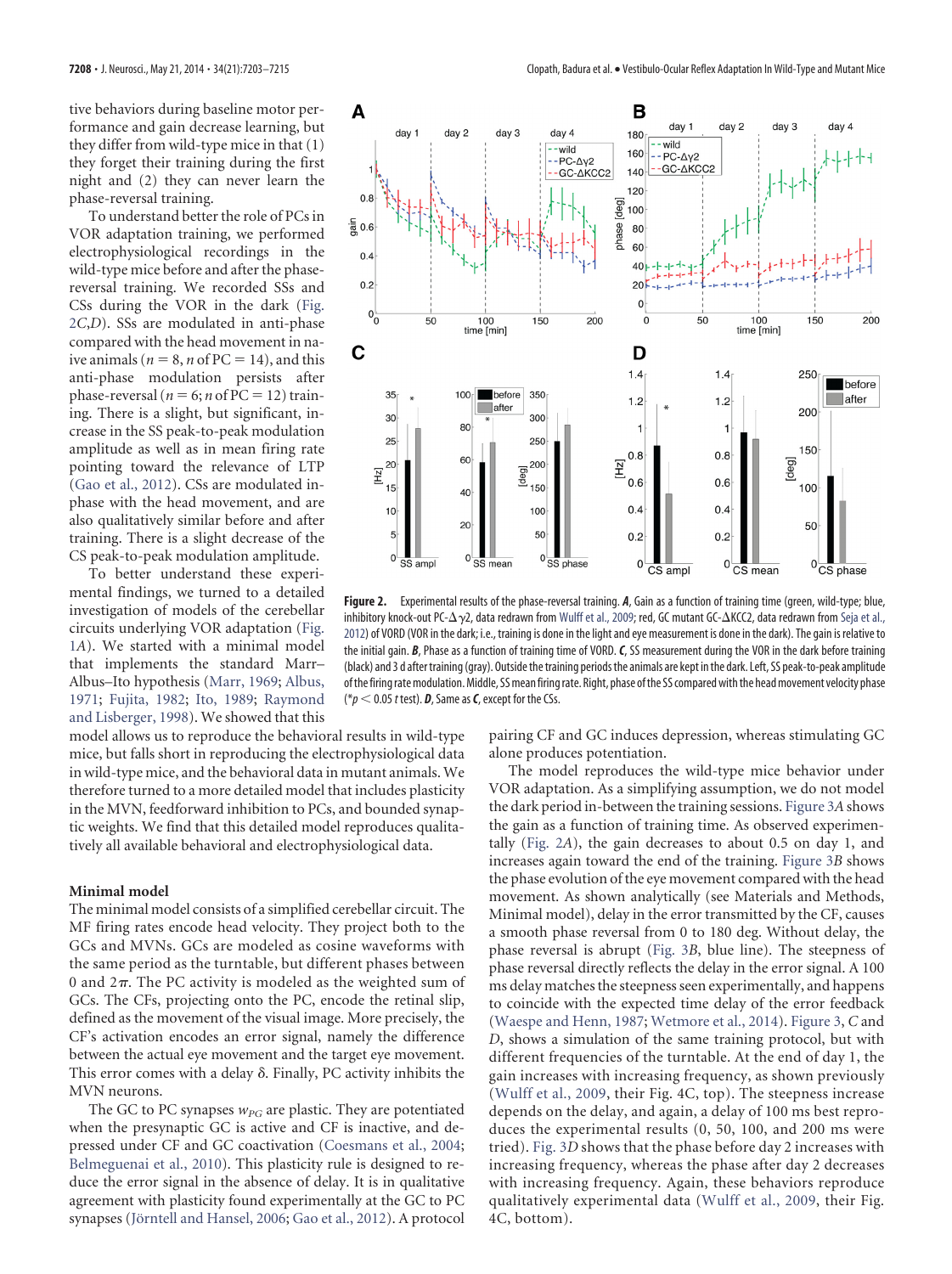

<span id="page-6-0"></span>**Figure 3.** Minimal model learning a phase-reversalscenario. *A*, Gain as a function of training time for the minimal model with four different delays in the CF, from 0 to 200 ms (different colors). The behavioral experimental data of Figure 2 is superimposed in dashed green. *B*, Phase as a function of training time.*C*, Gain before (dashed line) and after (solid line) the first day of training as a function of frequency for different delays in the CF (different colors).  $D$ , Phase before (dashed line) and after (solid) the second day of training as a function of frequency for different delays in the CF (different colors).

We conclude that the minimal model accurately accounts for the learning behavior of the wild-type mice. It only takes into account one learning site, the GC to PC synapses, and thus PC changes must account fully for the learning. However, the electrophysiological data shows very little change in PC firing modulation [\(Fig. 2\)](#page-5-0), at odds with the prediction of this model. This suggests the necessity to include at least one additional plasticity site. Moreover, these results are inconsistent with the mutant behavioral data, since the model does not include inhibition onto PCs, and increasing the excitability of GCs does not modify the dynamics of the model. For these reasons, the next section introduces a detailed model of cerebellar learning, which takes into account synaptic plasticity at the MF to MVN site [\(Miles and](#page-11-28) [Lisberger, 1981;](#page-11-28) [McElvain et al., 2010;](#page-11-29) [Menzies et al., 2010\)](#page-11-23). In addition, we also include molecular layer INs and bounds on synaptic weights to be able to capture learning impairments of the mutant mice.

### **Detailed model**

Similarly to the minimal model, MFs encode the head velocity and GCs are modeled as cosine waveforms [\(Fig. 1](#page-4-0)*A*). However, the GC phases are distributed nonuniformly and phases close to the head movement phase are over-represented, consistent with experimental data [\(Barmack and Yakhnitsa, 2008\)](#page-10-2). We model the molecular INs as the weighted sum of GCs. The GC to IN weights are chosen such that the IN is also modulated with the head movement, and more so than the GC. PC is the weighted sum of GC and IN. Since IN is more modulated with ipsiversive head

movement than GC, PC in turn is modulated in anti-phase with the head movement, as seen experimentally [\(Fig. 2C](#page-5-0); [Barmack and Yakhnitsa, 2008\)](#page-10-2). The CF input encodes the retinal slip coming with 100 ms delay. Its activity also depends on the head movement (modulated inphase), matching our experimental findings [\(Fig. 2](#page-5-0)*D*) and consistent with previous studies [\(Barmack and Yakhnitsa,](#page-10-2) [2008;](#page-10-2) [Badura et al., 2013\)](#page-10-4). Because of learning at the GC to PC synapses, the modulation of CF [\(Fig. 2](#page-5-0)*D*, bottom) is in anti-phase with the modulation of PC [\(Fig. 2](#page-5-0)*D*, top). Finally, MVN receives inhibition from PCs and excitation from MFs.

In the detailed model, we consider two plasticity sites. This first one, as in the minimal model, is at the GC to PC synapses. The plasticity rule is described by Equation 23 (see Materials and Methods). It has three additional features compared with the minimal model: (1) it includes a noise term, (2) weights decay back to their initial value  $w_{PG}^{ini}$  with a decay rate  $\alpha_{d}$ ; (3) synaptic weights have hard lower and upper bounds.

The second plasticity site is at the  $w_{VM}$ synapses, and is described by Equation 24 (see Materials and Methods), with a hard bound at zero. The rule produces depression if MFs and PCs are coactive or coinactive, and potentiation if MF or PC is active alone. The learning rate  $\alpha_{DM}$  is set

such that learning takes place first at the GC to PC synapse, and then memory is transferred to the MF to MVN synapse. This memory transfer can be interpreted as memory consolidation [\(Miles and Lisberger, 1981;](#page-11-28) [Porrill and Dean, 2007\)](#page-11-30).

#### *Learning dynamics in the "wild-type" model*

The detailed model reproduces VOR learning performed by the wild-type mice. It takes into account the dark time in between training sessions. [Figure 4,](#page-7-0) *A* and *B*, shows the gain and phase evolution during learning. As already captured by the minimal model, the behavior is in good agreement with the experimental data [\(Fig. 2\)](#page-5-0). [Fig. 4](#page-7-0)*E*, top, shows that learning occurs first at the GC to PC synapses  $w_{PC}$ : the  $w_{PC}$  synapses from those GCs whose phases are similar to the head movement phase are potentiated, whereas the synapses from those GCs whose phases are opposite are depressed. At the end of training, after a couple of days in the dark [\(Fig. 4](#page-7-0)*E*, bottom), most of the memory is transferred to the *wVM* synapses [\(Fig. 4](#page-7-0)*D*, top). We observe a slight gain forgetting during the night [\(Fig. 4](#page-7-0)*A*), as seen experimentally. [Figure 4](#page-7-0)*F* shows the gain evolution of *P* as a signature of  $w_{PG}$  plasticity (top), and  $w<sub>VM</sub>$  evolution (bottom). This illustrates the slow transfer from  $w_{PG}$  to  $w_{VM}$ . Forgetting is due to the incomplete memory transfer from  $w_{PG}$  to  $w_{VM}$ , since the  $w_{PG}$  are decaying slightly faster than the  $w_{VM}$  are learning. Again, smooth phasereversal learning is due to the 100 ms delay in the error. [Figure 4](#page-7-0)*C* shows that the final  $V$  is close to its target  $V_t$ . Without adaptation protocol, the model has a stable gain of 1. The model cannot learn if only  $w_{VM}$  is plastic, but  $w_{PG}$  plasticity is necessary, because the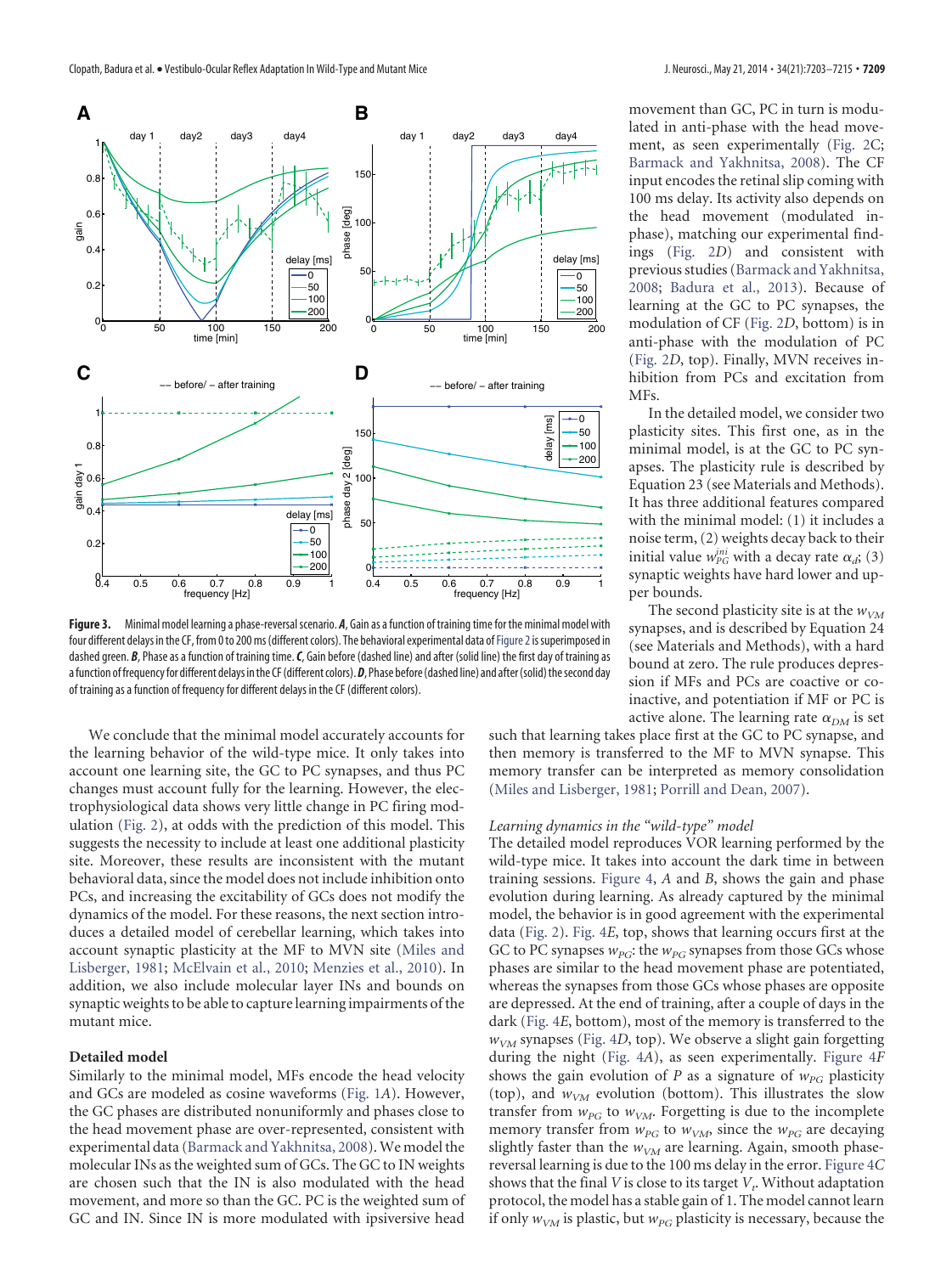error signal is present only at those synapses. For example, if we remove  $w_{PG}$ plasticity, a gain decrease protocol cannot be learnt.

Contrary to the minimal model, the results of the detailed model are in agreement with the SS and CS activity before and after reversal training, measured during the VOR in the dark. As seen in [Fig. 4](#page-7-0)*D*, the PCs are modulated in antiphase with the head movement, before and after training. This is due to the overrepresentation of phases similar to the head movement phase, in GC and even more so in IN and to the fact that CF is in phase with the head movement. Moreover, the increase in peak-to-peak amplitude of the SS modulation after training is consistent with the electrophysiological recordings [\(Fig. 2](#page-5-0)*C*). This increase is due to the fact, that CF is modulated in the dark [\(Figs. 2](#page-5-0)*D*, [4D](#page-7-0), bottom), therefore producing a very slow learning that modulates  $w_{PG}$ , seen after a long period in the dark (3 d). CF is modulated by the head movement, which leads to an in-phase CF modulation, seen in [Fig. 4](#page-7-0)*D*, bottom, and experimentally in the CS [\(Fig. 2D](#page-5-0)).

The comparison of the model and the experimental data shown in [Figure 4,](#page-7-0) *A* and *B*, shows an overall good agreement. However, we emphasize that the match is not perfect. (1) The phase shift of the model starts at zero, whereas in experiments it starts at about 40 degrees. This might be due to the poor vision of the animal (see Discussion). (2) While the final values for gain and phase in the model are very close to the data, and the initial dynamics during days 1 and 2 is also very well reproduced by the model, the dynamics on days 3 and 4 are noticeably different. These differences might stem either from the fact that the model is too simplified or from a large variability in behavior across animals (compare the control in [\(Wulff et al., 2009,](#page-12-0) their Fig. 6g and [Seja et al., 2012,](#page-11-9) their Figure 8f).

In the detailed model described above, PCs receive purely vestibular inputs, and

<span id="page-7-0"></span>

therefore cannot produce an OKR. However, for the sake of completeness, we extended this model so that the PCs also receive fixed visual inputs (proportional to a retinal slip). The extended model accounts for an imperfect OKR (which accurately depicts poor visual acuity of mice) and leads to qualitative similar results as the ones with the detailed model (data not shown).

## Learning dynamics in the inhibitory knock-out  $(PC\text{-}\Delta\gamma2)$

To accommodate data obtained from the PC-specific inhibitory mutant mice (PC- $\Delta\gamma$ 2, i.e., no inhibition onto PCs [\(Wulff et al.,](#page-12-0) [2009\)](#page-12-0), we have adapted our model by removing inhibition onto PC [\(Fig. 1](#page-4-0)*A*). In the absence of a compensatory mechanism, PCs of the mutant mice would have a much larger firing rate than



those of a wild-type. Experimental data show that this is not the case [\(Wulff et al., 2009\)](#page-12-0). Hence, a compensatory mechanism must exist. In our model, we choose a smaller average  $GC\rightarrow PC$ synaptic weights  $w_{PG}$  for the PC- $\Delta \gamma$ 2 than for the wild-type, which is consistent with data [\(Wulff et al., 2009\)](#page-12-0). We show now that this compensation, together with bounds on synaptic weights, is sufficient to account for all the behavioral impairments of the PC- $\Delta \gamma$ 2 mice.

[Figure 5,](#page-8-0) *A* and *B*, shows the gain and phase evolution of eye movement of the PC- $\Delta\gamma$ 2 mice during reversal training. The gain decrease learning during day 1 is not impaired. During the night, however, PC- $\Delta\gamma$ 2 mice forget what they have learned. As shown in [Figure 5](#page-8-0)*E*, top, the GC–PC synaptic weights  $w_{PG}$  after day 1 are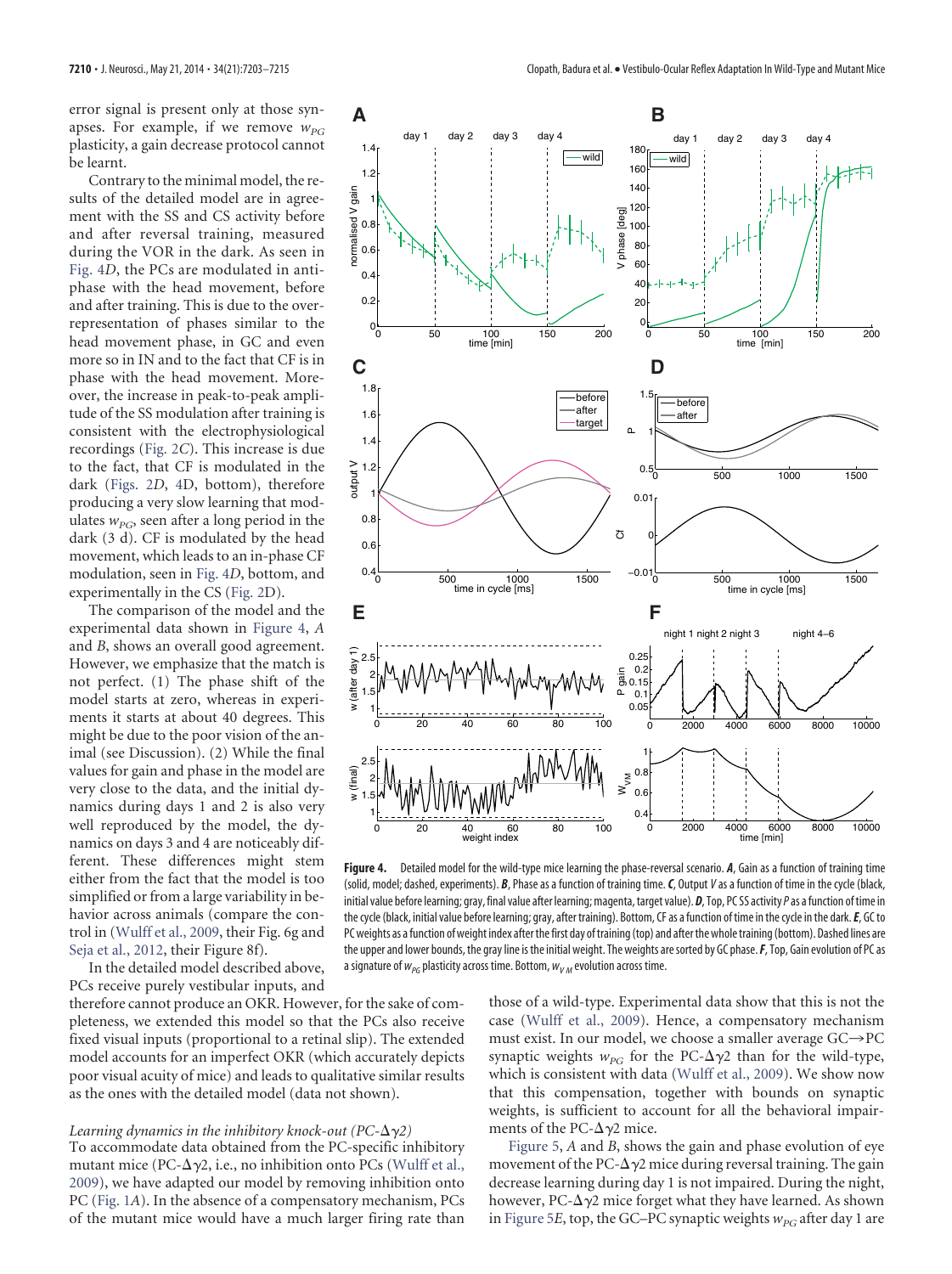

[Figure 5,](#page-8-0) *B* and *C*, where the final *V* is shown compared with  $V_t$ . [Figure 5](#page-8-0)D, top, shows that PC activity of PC- $\Delta\gamma$ 2 mice is modulated anti-phase with the head movement. This is due to the fact that CF is modulated with the movement [\(Figure](#page-8-0) [5](#page-8-0)*D*, bottom). Therefore, during the night, the synaptic weights  $w_{PG}$  are getting modulated in anti-phase with CF (since CF paring leads to depression, and no CF leads to potentiation), leading to a conserved antimodulation between CF and PC. Without compensation due to the CF, PC would have been modulated in-phase with the head movement, because GCs are modulated in-phase and there is no inhibition to reverse the phase (it would be the case of the weight decay term  $w_d$  is bigger than the CF amplitude *H*). [Figure 5](#page-8-0)*D*, bottom, shows that CF is modulated with the movement. Finally, [Figure 5](#page-8-0)*F* shows the gain evolution of PCs as a signature of  $w_{PG}$  plasticity (top), and the evolution of  $w_{VM}$ . We can see that  $w_{PG}$  learns during the training sessions, but it is only partially getting transferred to  $w_{VM}$ . Although the qualitative behavior is well captured by the model, the phase in day 3 and 4 is quantitatively different, as in the wild-type case.

### *Learning dynamics in the GC mutant (GC-KCC2)*

In the model variant for the GC mutant mice (GC- $\Delta$ KCC2), GC firing rate increases due to an increase in excitability [\(Seja et al., 2012;](#page-11-9) [Fig. 1](#page-4-0)*A*). As in the case of PC- $\Delta \gamma$ 2 mice, PC firing rates remain unchanged compared with the wild-type. In the model, this is again implemented by lower average weights  $w_{PG}$  [\(Fig. 6](#page-9-0)*E*). For the same reasons as in the case of PC- $\Delta \gamma$ 2 mice, the model learns the gain decrease properly, forgets during the dark, and cannot learn the phase-reversal training. [Figure 6](#page-9-0)*A* shows that the gain is learned

as a function of training time (blue, PC- $\Delta$   $\gamma$ 2; solid, model; dashed, experiments; green, wild-type model). **B**, Phase as a function of training time. **C**, Output V of PC-Δγ2 as a function of time in the cycle (black, initial value before learning; gray, final value after learning; magenta, target value). **D**, Top, PC SS activity P of PC- $\Delta\gamma$ 2 as a function of time in the cycle (black, initial value before learning; gray, after training). Bottom, CF of PC- $\Delta\gamma$ 2 as a function of time in the cycle in the dark. *E*, GC to PC weights of PC- $\Delta\gamma$ 2 as a function of weight index after the first day of training (top) and after the whole training (bottom). Dashed lines are the upper and lower bounds, the gray line is the initial weight. The weights are sorted by GC phase. F, Top, Gain evolution of PC as a signature of  $w_{PG}$  plasticity across time. Bottom,  $w_{VM}$  evolution.

<span id="page-8-0"></span>Figure 5. Inhibitory knock-out model (model of PC- $\Delta$  y2 mice; Wulff et al., 2009), learning the phase-reversal scenario. *A*, Gain

modulated. Because of their lower average, the weights are close to or at the lower bound. During the dark, the CFs do not encode the retinal slip anymore. The noise makes the weights  $w_{PC}$  undergo random potentiation and depression. The weights that are far from the bounds undergo about the same amount of potentiation and depression, so that the net change is approximately zero. However, the weights closer to the bound (corresponding to the weights from the GCs whose phases are opposite to phase of the head movement) cannot undergo depression, because they cannot cross the lower bound. Those weights will in average undergo a net potentiation. This potentiation bias causes  $w_{PG}$  to forget faster than  $w_{VM}$ can learn, and therefore no memory consolidation can take place.

properly the first day, and keeps decreasing with training, as seen experimentally. [Figure 6](#page-9-0)*B* shows that the phase is never reversed, as seen on the final *V* of [Figure 6](#page-9-0)*C*. [Figure 6](#page-9-0)*D* shows that the PC is modulated in anti-phase with the movement, as seen for the wildtype, and CF is modulated. Finally, [Figure 6](#page-9-0)*F* shows the poor learning of  $w_{PG}$  and the transfer to  $w_{VM}$ .

# **Discussion**

In this paper, we have first presented electrophysiological recordings of SS and CS activity of PCs of wild-type mice, before and after VOR adaptation in the phase-reversal version of this task.

In the dark, PC- $\Delta \gamma$ 2 mice forget, thus at the beginning of each training, the gain decrease has to be relearned. This, together with the hard lower bound restricting the synaptic weights  $w_{PG}$ , implies that the phase cannot be reversed, as seen in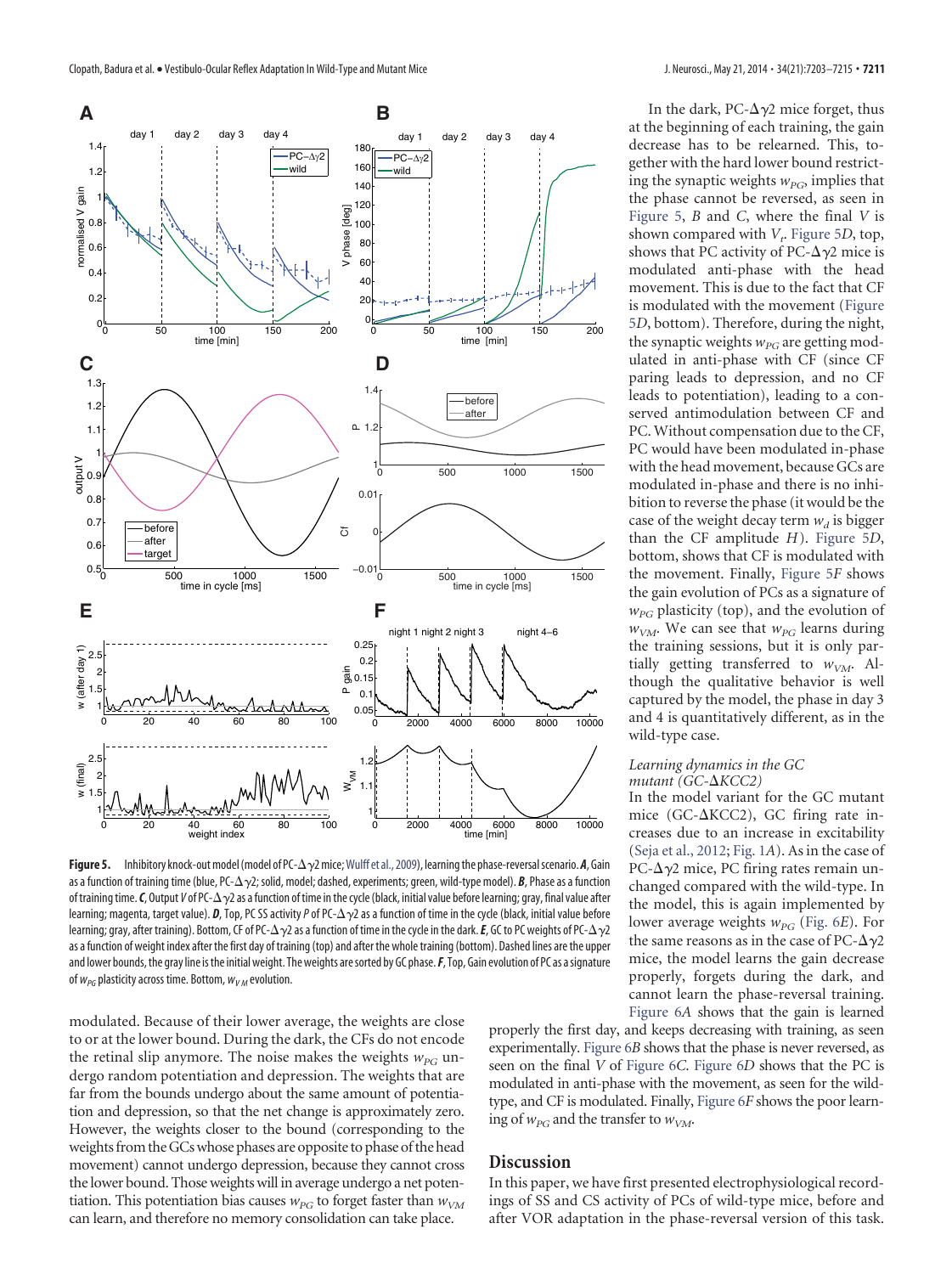These results show relatively minor changes in the modulation and phase of PC activity. These results are at odds with models that rely purely on plasticity at GC to PC synapses [\(Marr, 1969;](#page-11-0) [Albus, 1971;](#page-10-0) [Ito, 1989;](#page-11-1) [Dean et al., 2002\)](#page-11-2), which would produce a complete phase reversal of PC activity, to reproduce the behavioral results. However, our results are consistent with several previous studies [\(Broussard](#page-11-31) [and Kassardjian, 2004;](#page-11-31) [Kassardjian et al.,](#page-11-32) [2005;](#page-11-32) [Shutoh et al., 2006;](#page-11-33) [Anzai et al.,](#page-10-5) [2010\)](#page-10-5), which indicate an almost complete transfer of plasticity in VOR adaptation from cerebellar cortex to downstream areas [\(Medina, 2011\)](#page-11-7).

We then proceeded to study a model whose aim was to reproduce both electrophysiological and behavioral data, first in wild-type mice, and then in mutant mice that show impaired phase-reversal learning. Following the Marr—Albus–Ito model of cerebellar learning that points to the cerebellar cortex as a site of learning, we have drawn a first version of the model, the minimal model, which is similar to previously published models [\(Fujita,](#page-11-25) [1982\)](#page-11-25). The minimal model that implements plasticity only at  $GC \rightarrow PC$  synapses is able to reproduce the behavioral data, including the gradual dynamics of phase reversal, due to a delay in the error signal. However, the PC modulation in the model is at odds with the electrophysiological data.

We therefore moved to a more elaborate detailed model that also includes a plasticity site at the MF to MVN synapses [\(Miles and Lisberger, 1981;](#page-11-28) [Pugh and Ra](#page-11-34)[man, 2006;](#page-11-34) [McElvain et al., 2010;](#page-11-29) [Medina,](#page-11-35) [2010;](#page-11-35) [Menzies et al., 2010;](#page-11-23) [Person and Ra](#page-11-36)[man, 2010;](#page-11-36) [Zheng and Raman, 2010\)](#page-12-5), with a slower timescale than the GC to PC synapses. In this model, GC to PC synapses learn first, but then memory is slowly transferred to the MF to MVN synapses, while the GC to PC synapses slowly decay back to their initial values. Learning at the MF to MVN synapses explains the lack of drastic changes in SS after learning. Learning at the MF to MVN happens all

the time, in the light and in the dark, and in the dark by spontaneous head movements. Learning would stop when PCs and MVN are no longer covarying. This learning can be seen as a form of a consolidation mechanism. Over-representation of preferred phases similar to the head movement phase [\(Barmack and Yakh](#page-10-2)[nitsa, 2008\)](#page-10-2), both in GC and even more so in IN, as well as the CS modulation, explains the modulation of SS in anti-phase with the head movement. Modulation in CS during table stimulation in the dark is due to a small vestibular component in CF activity. The model suggests that the gradual phase shift is a signature of the delay in error signaled by CFs. The data suggest a delay of 100 ms, which coincides with the time expected for the feedback loop



<span id="page-9-0"></span>**Figure 6.** GC mutant model (model of GC-KCC2 mice; [Seja et al., 2012\)](#page-11-9), learning the phase-reversal scenario. *A*, Gain as a function of training time (red, GC-KCC2; solid, model; dashed, experiments; green, wild-type model). *B*, Phase as a function of training time. C, Output *V* of GC- $\Delta$ KCC2 as a function of time in the cycle (black, initial value before learning; gray, final value after learning; magenta, target value). *D*, Top, PC SS activity P of GC-△KCC2 as a function of time in the cycle (black, initial value before learning; gray, after training). Bottom, CF of GC- $\Delta$ KCC2 as a function of time in the cycle in the dark. *E*, GC to PC weights of GC- $\Delta$ KCC2 as a function of weight index after the first day of training (top) and after the whole training (bottom). Dashed lines are the upper and lower bounds; the gray line is the initial weight. The weights aresorted by GC phase.*F*, Top, Gain evolution of PC as a signature of  $w_{PG}$  plasticity across time. Bottom,  $w_{VM}$  evolution.

[\(Waespe and Henn, 1987\)](#page-12-3), and also coincides with previous estimates based on correlating CS and SS signals in PCs [\(Raymond](#page-11-26) [and Lisberger, 1998;](#page-11-26) [Wetmore et al., 2014\)](#page-12-4). The new detailed model was found to be in good agreement with both behavioral and electrophysiological data.

Finally, we tested the model by implementing two mutant mice that show severely impaired phase-reversal learning. We implemented changes in the circuit of the PC- $\Delta \gamma$ 2 mice by removing feedforward inhibition onto PCs. To keep the PC firing rates at a fixed level, we decrease the average GC to PC synapses, consistent with the previous data [\(Wulff et al., 2009\)](#page-12-0). This change of average weights has a major influence on learning because the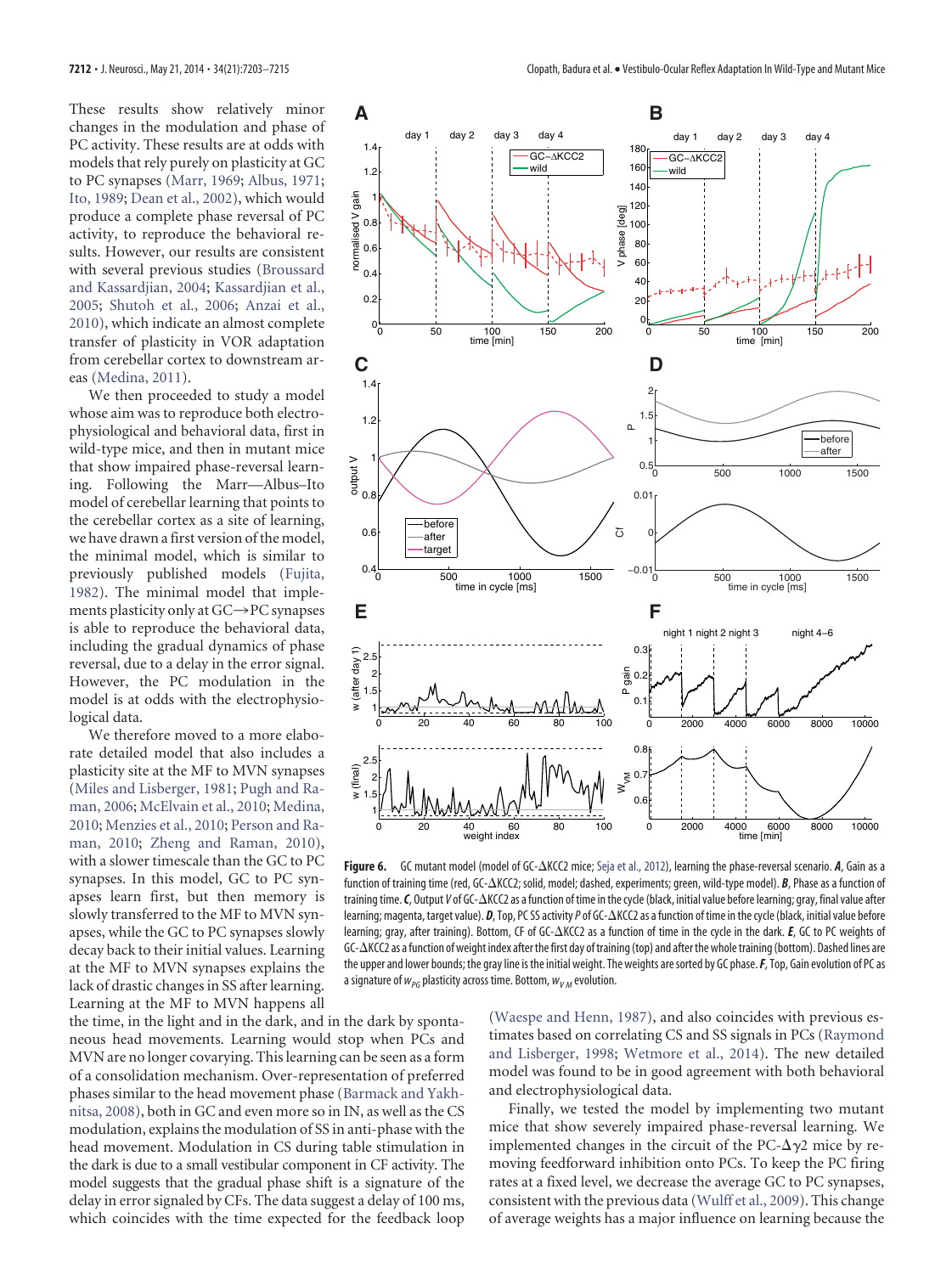average weights are now close to the lower bound of synaptic efficacy. Therefore, PCs have less room to adjust their weights compared with PCs in wild-type animals. This causes a bias toward potentiation, which causes forgetting during the dark time. Therefore, the phase cannot be reversed due to both the darktime forgetting, and the lower bounds on the GC to PC weights. The model describing the GC- $\Delta$ KCC2 mice was implemented by a higher GC excitability, and again GC to PC synapses were decreased as a compensation mechanism. As a consequence, the GC- $\Delta$ KCC2 model produced the same dynamics as the PC- $\Delta\gamma$ 2 model, and therefore an inability to learn phase reversal, just like GC-specific mouse mutants, which suffer from basic neurotransmission at part of their GC to PC synapses and a reduced basic modulation amplitude of their SS activity [\(Galliano et al., 2013\)](#page-11-24). Therefore, our model reproduces qualitatively the behavior of mutant mice as well as wild-type mice.

Note that in both cases, the compensation mechanism (smaller average GC to PC weights) should produce automatically by itself a decrease in the coefficient of variation (CV2) of adjacent interspike intervals, because the amount of fluctuations in synaptic inputs scale with the average squared synaptic weights, consistent again with data [\(Wulff et al., 2009\)](#page-12-0). However, our model predicts that this decrease in CV2 is not the source of behavioral impairments.

One feature that is not reproduced by the model is the phase shift of about 30 –60 degrees before training. We note, however, that this large phase shift is not present in humans and nonhuman primates, where the phase shift is much smaller [\(Tomko et](#page-12-6) [al., 1992\)](#page-12-6). This phase shift might therefore be due to poor visual acuity of mice. Our model also does not include the efference copy to PCs [\(Raymond et al., 1996;](#page-11-37) [Boyden et al., 2004\)](#page-11-6), nor visual inputs to PCs (and therefore produces no OKR). These inputs could allow, under some conditions, the PCs to act as a teaching signal for learning directly at the MF to MVN, without learning at the GC to PCs. Under those conditions, the CFs would not be necessary for learning [\(Ke et al., 2009\)](#page-11-38). For example, monkeys, which possess a much higher visual acuity than mice, due to the presence of a fovea and perform far better OKR tracking, could adapt their VOR without cortical plasticity, using basically the OKR to teach directly the vestibular nuclei. For the mice, however, there are a couple of reasons to think that cortical plasticity is necessary. (1) There is some good evidence that LTP at the GC to PC synapses is necessary for VOR adaptation [\(Schonewille](#page-11-39) [et al., 2010\)](#page-11-39), so learning at the level of PCs seems to be important. (2) The OKR performance in mice is quite poor due to their lack of fovea, resulting in poor visual perception.

Our model includes two sites of plasticity. Many other sites of plasticity have been described in the literature [\(Gao et al., 2012\)](#page-11-8). This seems to indicate that in the VOR adaptation task, these other types of plasticity might be redundant with respect to the two sites described by our model. It will be interesting to consider in the future other mutant mice, like the PC-specific LTP and LTD knock-outs [\(Schonewille et al., 2010,](#page-11-39) [2011\)](#page-11-40), for which additional sites of plasticity are likely to be required.

The model makes a number of additional experimentally testable predictions: It predicts that in VOR adaptation protocols in which the phase shift would be intermediate between 0 and 180 degrees (e.g., 90 degrees), transfer from PC to MVN could not be complete (because such a phase shift could not be generated by MVN alone: MVN can only control the positive or negative gain). Thus, the model predicts that PC modulation at the end of training would be significantly different from pretraining levels. This is consistent with experimental evidence, suggesting that timing is controlled by PCs, whereas amplitude is controlled by vestibular neurons [\(Perrett et al., 1993;](#page-11-41) [De Zeeuw et al., 1995;](#page-11-12) [Medina et](#page-11-42) [al., 2000,](#page-11-42) [2001\)](#page-11-43).

It predicts that the weight of the GC to PC synapses is smaller for GC- $\Delta$ KCC2 mice than for the wild-types, as already shown in the case of PC- $\Delta \gamma$ 2 mice [\(Wulff et al., 2009\)](#page-12-0).

It predicts that PC average firing rate should increase during VOR adaptation protocol in PC- $\Delta\gamma$ 2 and GC- $\Delta$ KCC2 mice, because of the bias toward potentiation in those animals. These predictions are similar for the two types of mutant mice, because in both cases, we assume smaller GC to PC weights in average, which are therefore close to their lower bound.

Our model shows how, in the simple context of VOR adaptation, learning can be either fully transferred from PCs to MVN, while in others, it cannot. This is consistent with the general idea that in some motor adaptation tasks, transfer can be complete, while in others, transfer can at best be partial [\(Medina, 2011\)](#page-11-7). Full transfer would occur in relatively simple situations where MVN is able to adjust, while it would not occur in more complex situations, where the full power of PC plasticity would be needed both in transient and steady-state conditions.

Some of the features of our model have already been introduced before. Delays in the error signals were introduced by [Por](#page-11-30)[rill and Dean \(2007\)](#page-11-30) who showed how such delays prevent learning of calibration of VOR at high frequencies. The minimal model is similar to previously introduced models, such as the adaptive filter model [\(Fujita, 1982\)](#page-11-25), the LMS spectrum analyzer [\(Gluck et al., 1990\)](#page-11-44), and the model of [Raymond and Lisberger](#page-11-26) [\(1998\),](#page-11-26) which also uses sinusoidal firing patterns for the GCs. Learning in the MF to MVN synapses has also been introduced in previous studies as a consolidation mechanism [\(Porrill and](#page-11-30) [Dean, 2007;](#page-11-30) [Menzies et al., 2010\)](#page-11-23), and in the case of classical conditioning [\(Medina and Mauk, 1999\)](#page-11-45), where a reduction in PC firing combined with increased input to the DCN neurons produces LTP. We also note that the current understanding of MF to MVN plasticity is incomplete, with different papers showing contradictory results [\(McElvain et al., 2010;](#page-11-29) [Menzies et al., 2010;](#page-11-23) [Person and Raman, 2010\)](#page-11-36). In [Porrill and Dean \(2007\),](#page-11-30) this additional plasticity site was shown to allow VOR calibration at much higher frequencies. Here, we argue that plasticity at this site also has the potential to free the PC plasticity site of carrying the burden of adjusting for simple gain modulation tasks, leaving this site more room to adjust for solving potentially more complex tasks.

## <span id="page-10-0"></span>**References**

- Albus JS (1971) A theory of cerebellar function. Math Biosci 10:25–61. [CrossRef](http://dx.doi.org/10.1016/0025-5564(71)90051-4)
- <span id="page-10-5"></span>Anzai M, Kitazawa H, Nagao S (2010) Effects of reversible pharmacological shutdown of cerebellar flocculus on the memory of long-term horizontal vestibuloocular reflex adaptation in monkeys. Neurosci Res 68:191–198. [CrossRef](http://dx.doi.org/10.1016/j.neures.2010.07.2038) [Medline](http://www.ncbi.nlm.nih.gov/pubmed/20674618)
- <span id="page-10-1"></span>Arenz A, Silver RA, Schaefer AT, Margrie TW (2008) The contribution of single synapses to sensory representation in vivo. Science 321:977–980. [CrossRef](http://dx.doi.org/10.1126/science.1158391) [Medline](http://www.ncbi.nlm.nih.gov/pubmed/18703744)
- <span id="page-10-4"></span>Badura A, Schonewille M, Voges K, Galliano E, Renier N, Gao Z, Witter L, Hoebeek FE, Chédotal A, De Zeeuw CI (2013) Climbing fiber input shapes reciprocity of Purkinje cell firing. Neuron 78:700 –713. [CrossRef](http://dx.doi.org/10.1016/j.neuron.2013.03.018) [Medline](http://www.ncbi.nlm.nih.gov/pubmed/23643935)
- <span id="page-10-2"></span>Barmack NH, Yakhnitsa V (2008) Functions of interneurons in mouse cerebellum. J Neurosci 28:1140 –1152. [CrossRef](http://dx.doi.org/10.1523/JNEUROSCI.3942-07.2008) [Medline](http://www.ncbi.nlm.nih.gov/pubmed/18234892)
- <span id="page-10-3"></span>Belmeguenai A, Hosy E, Bengtsson F, Pedroarena CM, Piochon C, Teuling E, He Q, Ohtsuki G, De Jeu MT, Elgersma Y, De Zeeuw CI, Jörntell H, Hansel C (2010) Intrinsic plasticity complements long-term potentiation in parallel fiber input gain control in cerebellar Purkinje cells. J Neurosci 30:13630 –13643. [CrossRef](http://dx.doi.org/10.1523/JNEUROSCI.3226-10.2010) [Medline](http://www.ncbi.nlm.nih.gov/pubmed/20943904)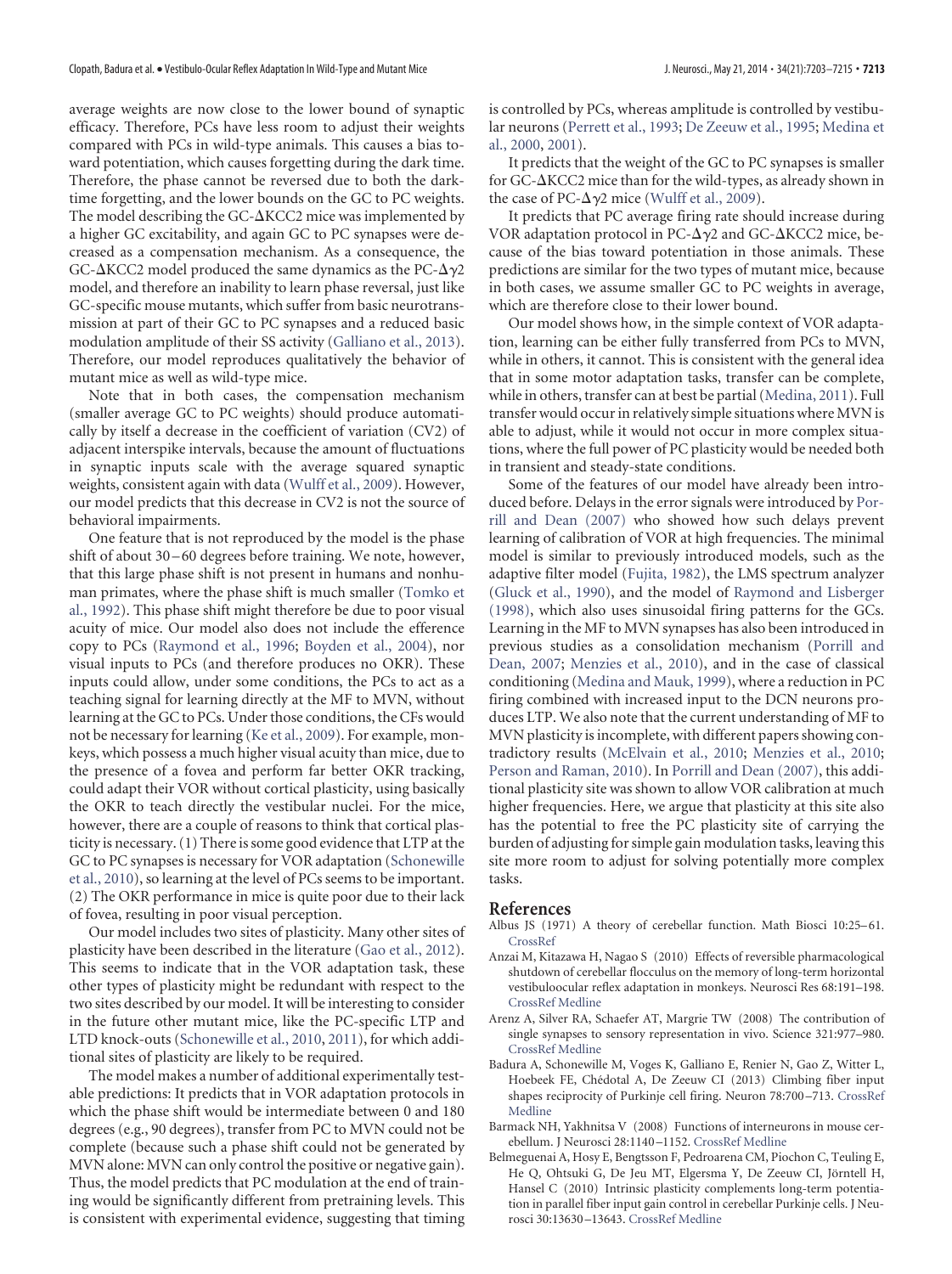- <span id="page-11-6"></span>Boyden ES, Katoh A, Raymond JL (2004) Cerebellum-dependent learning: the role of multiple plasticity mechanisms. Annu Rev Neurosci 27:581– 609. [CrossRef](http://dx.doi.org/10.1146/annurev.neuro.27.070203.144238) [Medline](http://www.ncbi.nlm.nih.gov/pubmed/15217344)
- <span id="page-11-31"></span>Broussard DM, Kassardjian CD (2004) Learning in a simple motor system. Learn Mem 11:127–136. [CrossRef](http://dx.doi.org/10.1101/lm.65804) [Medline](http://www.ncbi.nlm.nih.gov/pubmed/15054127)
- <span id="page-11-22"></span>Brunel N, Hakim V, Isope P, Nadal JP, Barbour B (2004) Optimal information storage and the distribution of synaptic weights: perceptron versus Purkinje cell. Neuron 43:745–757. [CrossRef](http://dx.doi.org/10.1016/j.neuron.2004.08.023) [Medline](http://www.ncbi.nlm.nih.gov/pubmed/15339654)
- <span id="page-11-18"></span>Cheron G, Escudero M, Godaux E (1996) Discharge properties of brain stem neurons projecting to the flocculus in the alert cat. I. Medical vestibular nucleus. J Neurophysiol 76:1759 –1774. [Medline](http://www.ncbi.nlm.nih.gov/pubmed/8890290)
- <span id="page-11-27"></span>Coesmans M, Weber JT, De Zeeuw CI, Hansel C (2004) Bidirectional parallel fiber plasticity in the cerebellum under climbing fiber control. Neuron 44:691–700. [CrossRef](http://dx.doi.org/10.1016/j.neuron.2004.10.031) [Medline](http://www.ncbi.nlm.nih.gov/pubmed/15541316)
- <span id="page-11-11"></span>D'Angelo E, Rossi P, Armano S, Taglietti V (1999) Evidence for Nmda and mGlu receptor-dependent long-term potentiation of mossy fiber granule cell transmission in rat cerebellum. J Neurophysiol 81:277–287. [Medline](http://www.ncbi.nlm.nih.gov/pubmed/9914288)
- <span id="page-11-2"></span>Dean P, Porrill J, Stone JV (2002) Decorrelation control by the cerebellum achieves oculomotor plant compensation in simulated vestibulo-ocular reflex. Proc Biol Sci 269:1895–1904. [CrossRef](http://dx.doi.org/10.1098/rspb.2002.2103) [Medline](http://www.ncbi.nlm.nih.gov/pubmed/12350251)
- <span id="page-11-12"></span>De Zeeuw CI, Wylie DR, Stahl JS, Simpson JI (1995) Phase relations of Purkinje cells in the rabbit flocculus during compensatory eye movements. J Neurophysiol 74:2051–2064. [Medline](http://www.ncbi.nlm.nih.gov/pubmed/8592196)
- <span id="page-11-25"></span>Fujita M (1982) Simulation of adaptive modification of the vestibulo-ocular reflex with an adaptive filter model of the cerebellum. Biol Cybern 45: 207–214. [CrossRef](http://dx.doi.org/10.1007/BF00336193) [Medline](http://www.ncbi.nlm.nih.gov/pubmed/6983367)
- <span id="page-11-24"></span>Galliano E, Gao Z, Schonewille M, Todorov B, Simons E, Pop AS, D'Angelo E, van den Maagdenberg AM, Hoebeek FE, De Zeeuw CI (2013) Silencing the majority of cerebellar granule cells uncovers their essential role in motor learning and consolidation. Cell Rep 3:1239 –1251. [CrossRef](http://dx.doi.org/10.1016/j.celrep.2013.03.023) [Medline](http://www.ncbi.nlm.nih.gov/pubmed/23583179)
- <span id="page-11-8"></span>Gao Z, van Beugen BJ, De Zeeuw CI (2012) Distributed synergistic plasticity and cerebellar learning. Nat Rev Neurosci 13:619 –635. [CrossRef](http://dx.doi.org/10.1038/nrn3312) [Medline](http://www.ncbi.nlm.nih.gov/pubmed/22895474)
- <span id="page-11-17"></span>Gerrits NM, Epema AH, van Linge A, Dalm E (1989) The primary vestibulocerebellar projection in the rabbit: absence of primary afferents in the flocculus. Neurosci Lett 105:27–33. [CrossRef](http://dx.doi.org/10.1016/0304-3940(89)90006-2) [Medline](http://www.ncbi.nlm.nih.gov/pubmed/2484730)
- <span id="page-11-44"></span>Gluck, MA, Reifsnider ES, Thompson RF (1990) Adaptive signal processing and the cerebellum: models of classical conditioning and VOR adaptation, pp 131–185. Hillsdale, NJ: Lawrence Erlbaum Associates.
- <span id="page-11-14"></span>Goossens HH, Hoebeek FE, Van Alphen AM, Van Der Steen J, Stahl JS, De Zeeuw CI, Frens MA (2004) Simple spike and complex spike activity of floccular Purkinje cells during the optokinetic reflex in mice lacking cerebellar long-term depression. Eur J Neurosci 19:687–697. [CrossRef](http://dx.doi.org/10.1111/j.0953-816X.2003.03173.x) [Medline](http://www.ncbi.nlm.nih.gov/pubmed/14984419)
- <span id="page-11-15"></span>Hoebeek FE, Stahl JS, van Alphen AM, Schonewille M, Luo C, Rutteman M, van den Maagdenberg AM, Molenaar PC, Goossens HH, Frens MA, De Zeeuw CI (2005) Increased noise level of Purkinje cell activities minimizes impact of their modulation during sensorimotor control. Neuron 45:953–965. [CrossRef](http://dx.doi.org/10.1016/j.neuron.2005.02.012) [Medline](http://www.ncbi.nlm.nih.gov/pubmed/15797555)
- <span id="page-11-21"></span>Isope P, Barbour B (2002) Properties of unitary granule cell to Purkinje cell synapses in adult rat cerebellar slices. J Neurosci 22:9668 –9678. [Medline](http://www.ncbi.nlm.nih.gov/pubmed/12427822)
- <span id="page-11-1"></span>Ito M (1989) Long-term depression. Annu Rev Neurosci 12:85–102. [CrossRef](http://dx.doi.org/10.1146/annurev.ne.12.030189.000505) [Medline](http://www.ncbi.nlm.nih.gov/pubmed/2648961)
- <span id="page-11-5"></span>Jaeger D (2011) Mini-review: synaptic integration in the cerebellar nuclei perspectives from dynamic clamp and computer simulation studies. Cerebellum 10:659 –666. [CrossRef](http://dx.doi.org/10.1007/s12311-011-0248-3) [Medline](http://www.ncbi.nlm.nih.gov/pubmed/21259124)
- <span id="page-11-4"></span>Jörntell H, Hansel C (2006) Synaptic memories upside down: bidirectional plasticity at cerebellar parallel fiber-Purkinje cell synapses. Neuron 52: 227–238. [CrossRef](http://dx.doi.org/10.1016/j.neuron.2006.09.032) [Medline](http://www.ncbi.nlm.nih.gov/pubmed/17046686)
- <span id="page-11-32"></span>Kassardjian CD, Tan YF, Chung JY, Heskin R, Peterson MJ, Broussard DM (2005) The site of a motor memory shifts with consolidation. J Neurosci 25:7979 –7985. [CrossRef](http://dx.doi.org/10.1523/JNEUROSCI.2215-05.2005) [Medline](http://www.ncbi.nlm.nih.gov/pubmed/16135754)
- <span id="page-11-38"></span>Ke MC, Guo CC, Raymond JL (2009) Elimination of climbing fiber instructive signals during motor learning. Nat Neurosci 12:1171–1179. [CrossRef](http://dx.doi.org/10.1038/nn.2366) [Medline](http://www.ncbi.nlm.nih.gov/pubmed/19684593)
- <span id="page-11-20"></span>Le Guen MC, De Zeeuw CI (2010) Presynaptic plasticity at cerebellar parallel fiber terminals. Funct Neurol 25:141–151. [Medline](http://www.ncbi.nlm.nih.gov/pubmed/21232210)
- <span id="page-11-16"></span>Lisberger SG, Fuchs AF (1978) Role of primate flocculus during rapid behavioral modification of vestibuloocular reflex. II. Mossy fiber firing patterns during horizontal head rotation and eye movement. J Neurophysiol 41:764 –777. [Medline](http://www.ncbi.nlm.nih.gov/pubmed/96226)
- <span id="page-11-0"></span>Marr D (1969) A theory of cerebellar cortex. J Physiol 202:437–470. [Medline](http://www.ncbi.nlm.nih.gov/pubmed/5784296)
- <span id="page-11-29"></span>McElvain LE, Bagnall MW, Sakatos A, du Lac S (2010) Bidirectional plasticity gated by hyperpolarization controls the gain of postsynaptic firing responses at central vestibular nerve synapses. Neuron 68, 763–775. [Medline](http://www.ncbi.nlm.nih.gov/pubmed/21092864)
- <span id="page-11-35"></span>Medina JF (2010) A recipe for bidirectional motor learning: using inhibition to cook plasticity in the vestibular nuclei. Neuron 68:607–609. [CrossRef](http://dx.doi.org/10.1016/j.neuron.2010.11.011) [Medline](http://www.ncbi.nlm.nih.gov/pubmed/21092853)
- <span id="page-11-7"></span>Medina JF (2011) . The multiple roles of Purkinje cells in sensori-motor calibration: to predict, teach and command. Curr Opin Neurobiol 21: 616 –622. [CrossRef](http://dx.doi.org/10.1016/j.conb.2011.05.025) [Medline](http://www.ncbi.nlm.nih.gov/pubmed/21684147)
- <span id="page-11-45"></span>Medina JF, Mauk MD (1999) Simulations of cerebellar motor learning: computational analysis of plasticity at the mossy fiber to deep nucleus synapse. J Neurosci 19:7140 –7151. [Medline](http://www.ncbi.nlm.nih.gov/pubmed/10436067)
- <span id="page-11-42"></span>Medina JF, Nores WL, Ohyama T, Mauk MD (2000) Mechanisms of cerebellar learning suggested by eyelid conditioning. Curr Opin Neurobiol 10:717–724. [CrossRef](http://dx.doi.org/10.1016/S0959-4388(00)00154-9) [Medline](http://www.ncbi.nlm.nih.gov/pubmed/11240280)
- <span id="page-11-43"></span>Medina JF, Garcia KS, Mauk MD (2001) A mechanism for savings in the cerebellum. J Neurosci 21:4081–4089. [Medline](http://www.ncbi.nlm.nih.gov/pubmed/11356896)
- <span id="page-11-23"></span>Menzies JR, Porrill J, Dutia M, Dean P (2010) Synaptic plasticity in medial vestibular nucleus neurons: comparison with computational requirements of VOR adaptation. PLoS One 5:e13182. [CrossRef](http://dx.doi.org/10.1371/journal.pone.0013182) [Medline](http://www.ncbi.nlm.nih.gov/pubmed/20957149)
- <span id="page-11-28"></span>Miles FA, Lisberger SG (1981) Plasticity in the vestibulo-ocular reflex: a new hypothesis. Annu Rev Neurosci 4:273–299. [CrossRef](http://dx.doi.org/10.1146/annurev.ne.04.030181.001421) [Medline](http://www.ncbi.nlm.nih.gov/pubmed/6784658)
- <span id="page-11-41"></span>Perrett SP, Ruiz BP, Mauk MD (1993) Cerebellar cortex lesions disrupt learning-dependent timing of conditioned eyelid responses. J Neurosci 13:1708 –1718. [Medline](http://www.ncbi.nlm.nih.gov/pubmed/8463846)
- <span id="page-11-36"></span>Person AL, Raman IM (2010) Deactivation of L-type Ca current by inhibition controls LTP at excitatory synapses in the cerebellar nuclei. Neuron 66:550 –559. [CrossRef](http://dx.doi.org/10.1016/j.neuron.2010.04.024) [Medline](http://www.ncbi.nlm.nih.gov/pubmed/20510859)
- <span id="page-11-30"></span>Porrill J, Dean P (2007) Cerebellar motor learning: when is cortical plasticity not enough? PLoS Comput Biol 3:1935–1950. [Medline](http://www.ncbi.nlm.nih.gov/pubmed/17967048)
- <span id="page-11-34"></span>Pugh JR, Raman IM (2006) Potentiation of mossy fiber EPSCs in the cerebellar nuclei by NMDA receptor activation followed by postinhibitory rebound current. Neuron 51:113–123. [CrossRef](http://dx.doi.org/10.1016/j.neuron.2006.05.021) [Medline](http://www.ncbi.nlm.nih.gov/pubmed/16815336)
- <span id="page-11-26"></span>Raymond JL, Lisberger SG (1998) Neural learning rules for the vestibuloocular reflex. J Neurosci 18:9112–9129. [Medline](http://www.ncbi.nlm.nih.gov/pubmed/9787014)
- <span id="page-11-37"></span>Raymond JL, Lisberger SG, Mauk MD (1996) The cerebellum: a neuronal learning machine? Science 272:1126 –1131. [CrossRef](http://dx.doi.org/10.1126/science.272.5265.1126) [Medline](http://www.ncbi.nlm.nih.gov/pubmed/8638157)
- <span id="page-11-39"></span>Schonewille M, Belmeguenai A, Koekkoek SK, Houtman SH, Boele HJ, van Beugen BJ, Gao Z, Badura A, Ohtsuki G, Amerika WE, Hosy E, Hoebeek FE, Elgersma Y, Hansel C, De Zeeuw CI (2010) Purkinje cell-specific knockout of the protein phosphatase PP2B impairs potentiation and cerebellar motor learning. Neuron 67:618 –628. [CrossRef](http://dx.doi.org/10.1016/j.neuron.2010.07.009) [Medline](http://www.ncbi.nlm.nih.gov/pubmed/20797538)
- <span id="page-11-40"></span>Schonewille M, Gao Z, Boele HJ, Veloz MF, Amerika WE, Simek AA, De Jeu MT, Steinberg JP, Takamiya K, Hoebeek FE, Linden DJ, Huganir RL, De Zeeuw CI (2011) Reevaluating the role of LTD in cerebellar motor learning. Neuron 70:43–50. [CrossRef](http://dx.doi.org/10.1016/j.neuron.2011.02.044) [Medline](http://www.ncbi.nlm.nih.gov/pubmed/21482355)
- <span id="page-11-10"></span>Schweizer C, Balsiger S, Bluethmann H, Mansuy IM, Fritschy JM, Mohler H, Lüscher B  $(2003)$  The gamma 2 subunit of  $GABA(A)$  receptors is required for maintenance of receptors at mature synapses. Mol Cell Neurosci 24:442–450. [CrossRef](http://dx.doi.org/10.1016/S1044-7431(03)00202-1) [Medline](http://www.ncbi.nlm.nih.gov/pubmed/14572465)
- <span id="page-11-9"></span>Seja P, Schonewille M, Spitzmaul G, Badura A, Klein I, Rudhard Y, Wisden W, Hübner CA, De Zeeuw CI, Jentsch TJ (2012) Raising cytosolic Clin cerebellar granule cells affects their excitability and vestibulo-ocular learning. EMBO J 31:1217–1230. [CrossRef](http://dx.doi.org/10.1038/emboj.2011.488) [Medline](http://www.ncbi.nlm.nih.gov/pubmed/22252133)
- <span id="page-11-19"></span>Shin M, Moghadam SH, Sekirnjak C, Bagnall MW, Kolkman KE, Jacobs R, Faulstich M, du Lac S (2011) Multiple types of cerebellar target neurons and their circuitry in the vestibulo-ocular reflex. J Neurosci 31:10776 – 10786. [CrossRef](http://dx.doi.org/10.1523/JNEUROSCI.0768-11.2011) [Medline](http://www.ncbi.nlm.nih.gov/pubmed/21795530)
- <span id="page-11-33"></span>Shutoh F, Ohki M, Kitazawa H, Itohara S, Nagao S (2006) Memory trace of motor learning shifts transsynaptically from cerebellar cortex to nuclei for consolidation. Neuroscience 139:767–777. [CrossRef](http://dx.doi.org/10.1016/j.neuroscience.2005.12.035) [Medline](http://www.ncbi.nlm.nih.gov/pubmed/16458438)
- <span id="page-11-3"></span>Soetedjo R, Kojima Y, Fuchs AF (2008) Complex spike activity in the oculomotor vermis of the cerebellum: a vectorial error signal for saccade motor learning? J Neurophysiol 100:1949 –1966. [CrossRef](http://dx.doi.org/10.1152/jn.90526.2008) [Medline](http://www.ncbi.nlm.nih.gov/pubmed/18650308)
- <span id="page-11-13"></span>Stahl JS, van Alphen AM, De Zeeuw CI (2000) A comparison of video and magnetic search coil recordings of mouse eye movements. J Neurosci Methods 99:101–110. [CrossRef](http://dx.doi.org/10.1016/S0165-0270(00)00218-1) [Medline](http://www.ncbi.nlm.nih.gov/pubmed/10936649)